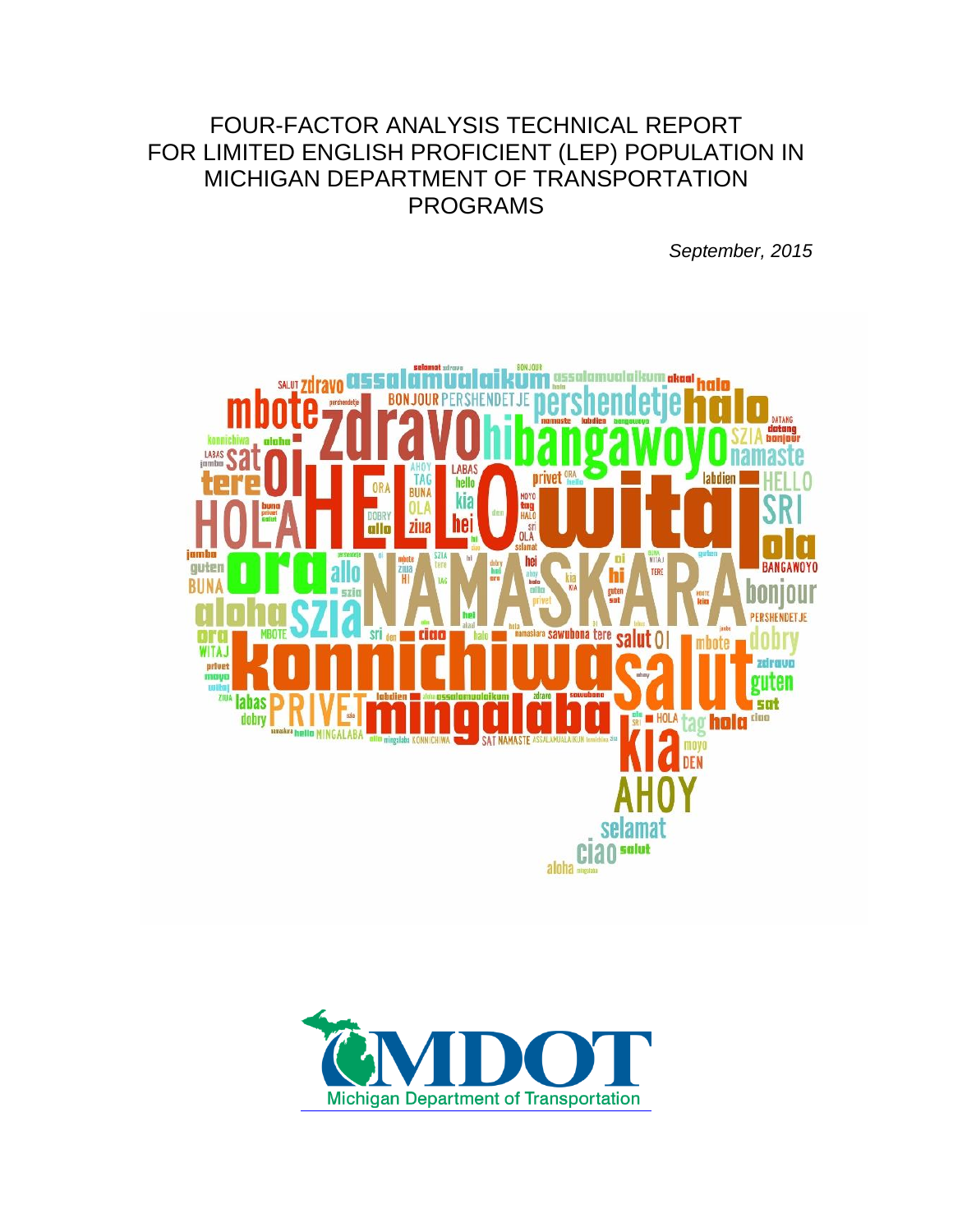## TABLE OF CONTENTS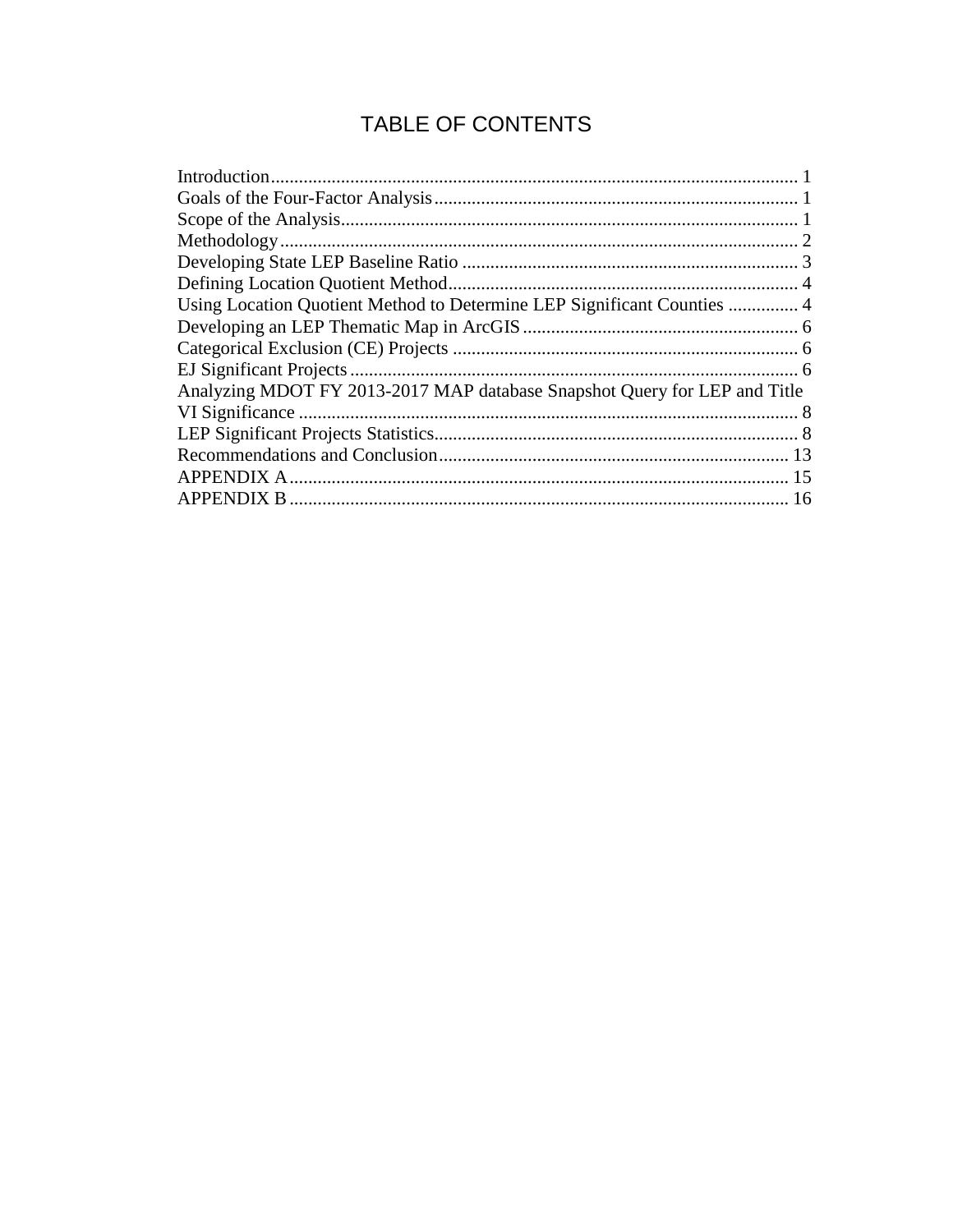#### <span id="page-2-0"></span>**Introduction**

On August 11, 2000 U.S. Congress passed the Executive Order 13166, "Improving Access to Services for People with Limited English Proficiency." The Executive Order requires Federal agencies to examine the services they provide, identify any need for services to those with Limited English Proficiency (LEP), and develop and implement a system to provide those services so LEP populations can have meaningful access to federally-funded programs and projects. This document explains MDOT's LEP fourfactor analysis that outlines the procedures undertaken and the agency's compliance and adherence to Executive Order 13166 directives.

#### <span id="page-2-1"></span>Goals of the Four-Factor Analysis

- 1. To determine LEP populations eligible or likely to be impacted by MDOT projects and programs within the State Of Michigan.
- 2. To determine the frequency at which LEP populations may come in contact with MDOT projects and programs.
- 3. To emphasize the nature and importance of MDOT projects, programs, or services to the lives of LEP populations in their areas.
- 4. To inform and educate LEP populations of the resources available to them through MDOT programs and projects.

Thus, the four-factor analysis as provided here will be used by MDOT to guide project managers to making informed decisions in the following areas:

- How to strategically direct public involvement and participation toward the most needed and most affected low-income, minority, and Title VI population groups in the state.
- How to order and distribute brochures to notify the public about MDOT projects and programs.
- How to notify the public of their Title VI rights and how proposed projects and programs may impact them.

### <span id="page-2-2"></span>Scope of the Analysis

The scope of this analysis is a county-level analysis of the 83 counties with the State of Michigan. The analysis establishes a state baseline LEP ratio for all of Michigan from which inferences can be made. The determination of the state baseline LEP ratio is further discussed within the analysis.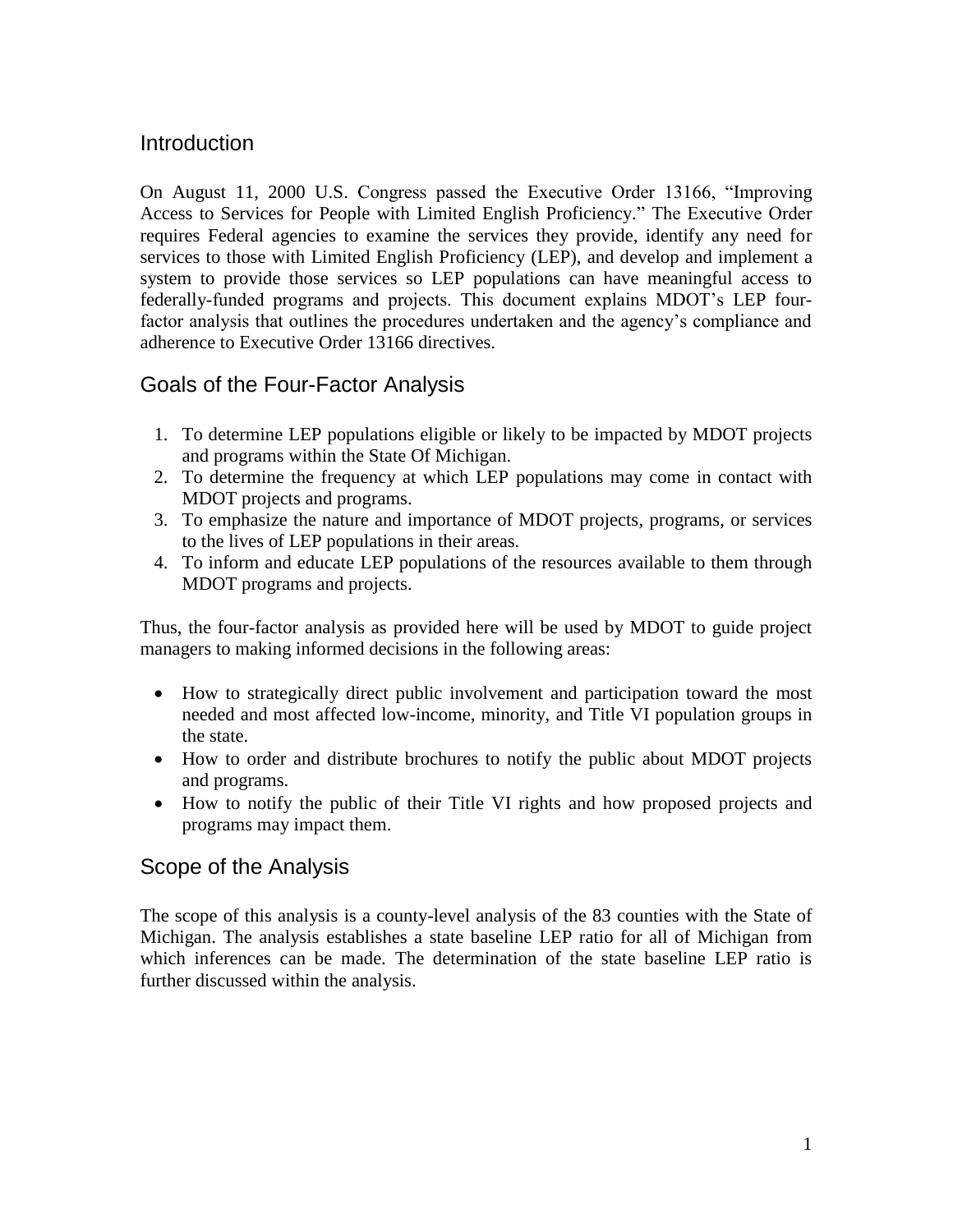#### <span id="page-3-0"></span>Methodology

This analysis relies solely on U.S. Census Bureau 2009-2013 American Community Survey (ACS) data. Using the ACS data, the following steps were followed to support the methodology:

- 1. A county-level query for data table **B16001: Language Spoken At Home by Ability to Speak English for the Population 5 Years and Over** was performed.
	- a. A selection was made for associated records of populations identified by the ACS as people living in Michigan counties that speak English "less than very well."
- 2. The query included the following columns of data generated from the ACS report:
	- a. Total population of Michigan by county (for all 83 counties).
	- b. Total population of Michigan by county (for all 83 counties) speaking one of 39 listed languages (see Appendix A).
- 3. The query was downloaded in Microsoft Excel format for further statistical rendering.
- 4. For the purpose of developing a statewide LEP baseline ratio, the total record of each racial group within all counties was summed up for the total aggregate number of people living in each county under the status of speaking English "less than very well."
- 5. The total population by county was also determined by summing up the total number of people living in each county together, i.e. summing the population column together.
- 6. The state LEP baseline ratio was determined by dividing the number of people speaking English "less than very well" with the total number of people living in the state.
- 7. A true and fair spread of the population across the state by county, relative to the state average, was determined by using the Location Quotient (LQ) method (see Defining Location Quotient Method section).
- 8. Those counties having LQ values greater than one  $(LQ>1)$  shall be considered LEP Significant Counties (see Appendix B).
- 9. Due consideration shall be given to LEP Significant Counties when MDOT Highway Call for Projects (CFP) are issued and analyses are done.
- 10. During the annual Highway CFP and the development of the Environmental Justice (EJ) Analysis Document, due consideration shall be given to projects considered to be EJ Significant that are located within LEP Significant Counties.
- 11. Highway CFP thematic map(s) shall be overlaid on the LEP area map for LEP analysis.
- 12. Project managers shall be informed of the population groups to identify during project development and outreach programs, as well as project implementation phases, in order that adequate provisions are made to accommodate the LEP identified populations.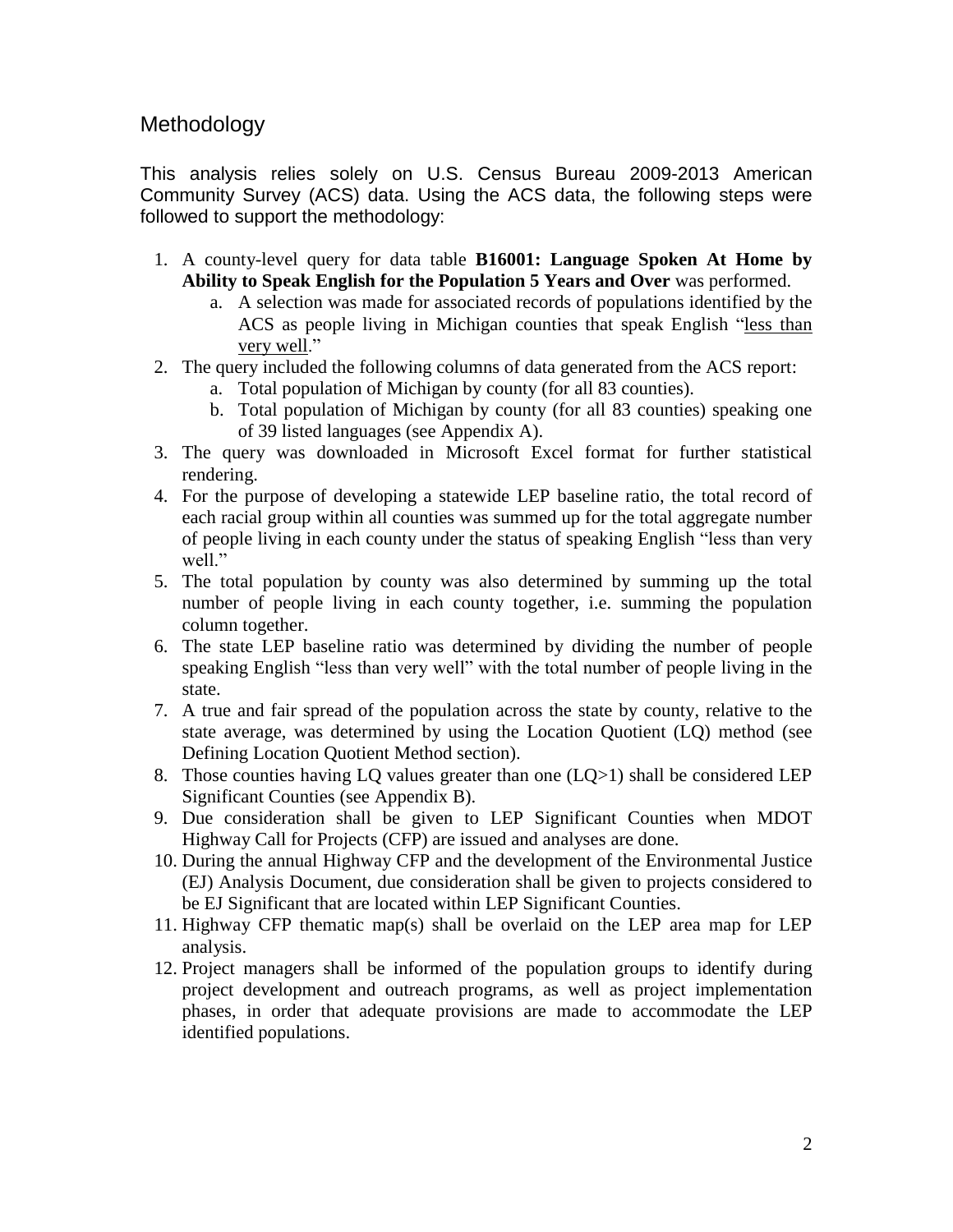### <span id="page-4-0"></span>Developing State LEP Baseline Ratio

For this analysis, it is important to develop a state LEP baseline ratio in order to identify disproportionate locations of LEP populations. To determine the ratio, an initial query was performed using ACS 2009-2013 data at the county level to determine the total number of LEP populations residing within all 83 Michigan counties. The state LEP baseline ratio was the found by dividing the LEP population summation values at the county level (total number of LEP populations residing within all 83 Michigan counties) by the total population of the state (see Table 1).

### Table 1: Calculating State Level LEP Baseline Ratio



As identified within ACS 2009-2013 data, the development of the state LEP baseline ratios has determined:

- There are approximately 301,467 people living in Michigan considered to be speaking English "less than very well."
- This number represents about 3.05% of the entire population of the State Of Michigan.
- Should any MDOT public outreach activity involve at least 3.05% of the LEP population groups in any county (with representation from groups identified as LEP), MDOT would have appropriately met the population threshold requirement.
- For every 3.05% of county populations considered LEP significant, adequately involving at least 3.05% of residents would have been a satisfactory benchmark for public outreach for MDOT programs and plan implementation.
- Outreach for at least 3.05% of such population groups will be considered significant to conforming to Executive Order 13166.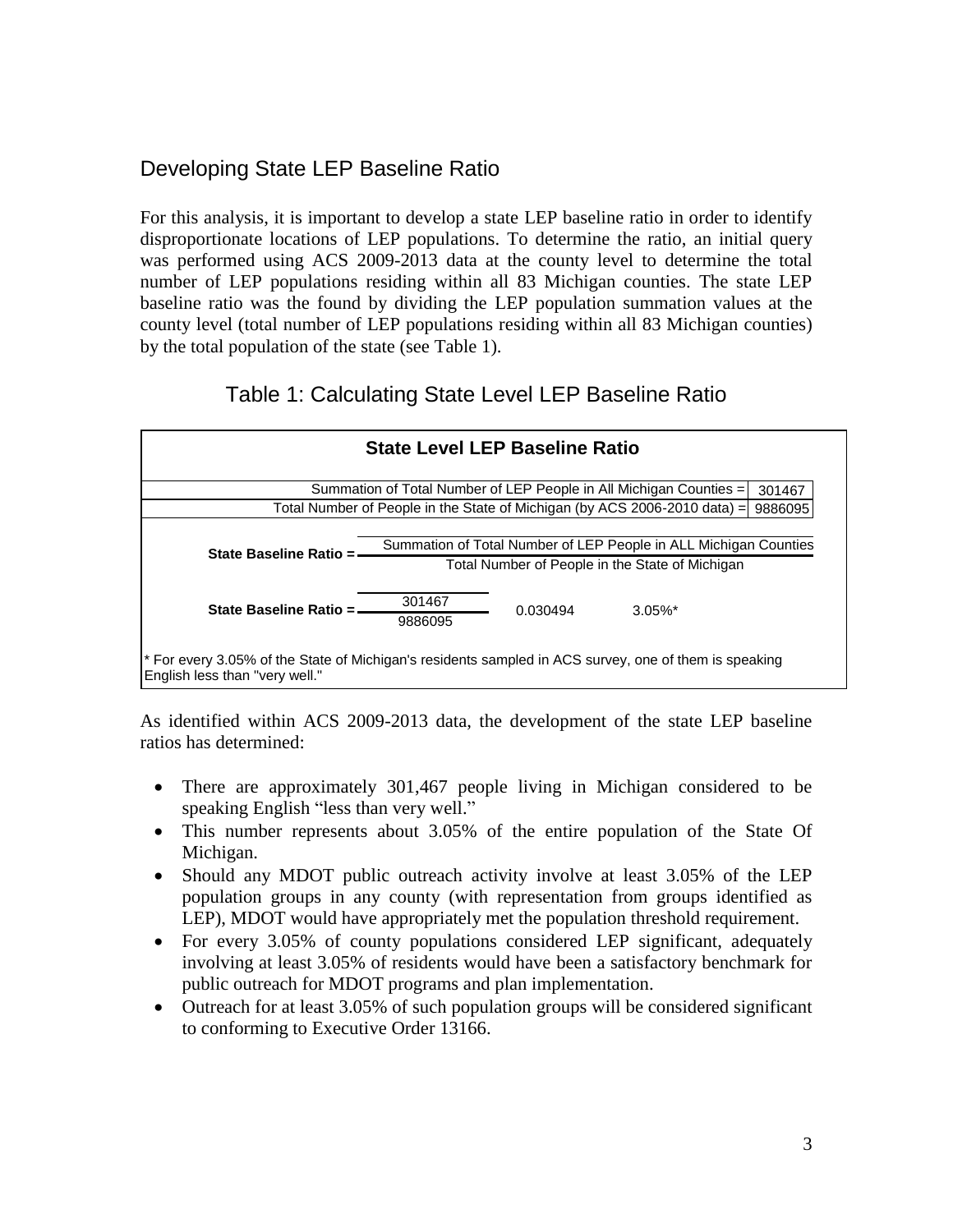#### <span id="page-5-0"></span>Defining Location Quotient Method

Location Quotient (LQ) is a statistical technique used in calculating and comparing the shared contribution of an area's local economy to another reference economy. The LQ method can also be defined as a statistical method that strives to show if a local economy has a greater share than expected of a given economy. Using the average of the local economy against the average of the larger economy, the LQ method marks the extra contribution of such local economy.

The statistical notation for LQ is:

$$
LQ_i = \frac{\frac{x_i}{n_i}}{\frac{x}{n}} \text{ or } \frac{x_i}{x} \times \frac{n_i}{n}
$$

Where,

 $LO<sub>i</sub> = Location Quotient for the local economy$ 

 $x_i$  = Total number of LEP identified population groups for a local economy

 $n_i$  = Total population for the economy

 $x =$ Total number of LEP identified population groups for a reference economy

 $n = Total population for a reference economy$ 

For this analysis, the LQ method is used to determine whether or not a particular county (local economy) has a greater share of its LEP populations than expected in the state (reference economy). Hence, that county having a Location Quotient greater than one (LQ>1) will be recognized as an LEP Significant County within the state.

#### <span id="page-5-1"></span>Using Location Quotient Method to Determine LEP Significant **Counties**

The Location Quotient (LQ) method as described above helps to determine the true value of the location of LEP populations in a county, as related to the total population of the state. As an illustrated example, Table 3 shows a calculated LEP LQ analysis for Alcona and Kent counties.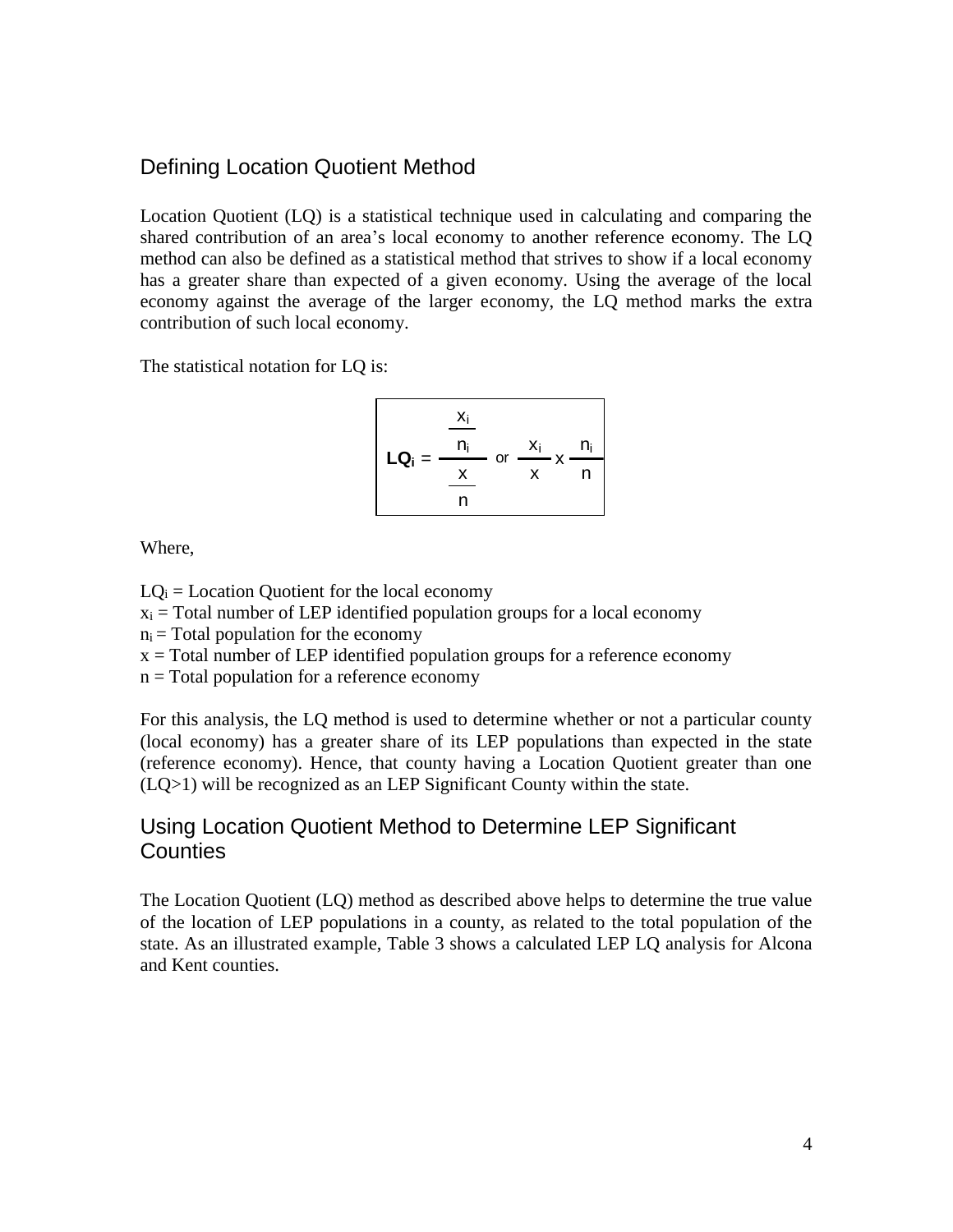|  | Table 3: Examples of Location Quotient Calculation for Counties |
|--|-----------------------------------------------------------------|
|--|-----------------------------------------------------------------|

| Total Number of LEP Identified Population Groups in the County<br>$X_i =$                                                          |                                                                           |                                        |         |        |         |  |  |  |  |
|------------------------------------------------------------------------------------------------------------------------------------|---------------------------------------------------------------------------|----------------------------------------|---------|--------|---------|--|--|--|--|
| $n =$                                                                                                                              |                                                                           | <b>Total Population for the County</b> |         |        |         |  |  |  |  |
| $x =$                                                                                                                              | Total Number of LEP Identified Population Groups in the State of Michigan |                                        |         |        |         |  |  |  |  |
| $n =$                                                                                                                              | Total Population for the State of Michigan (by ACS 2009-2013 data)        |                                        |         |        |         |  |  |  |  |
| Examples:<br>Total Pop. In State (n) LEP Pop. In State (x)<br>LEP LQ<br>Total Pop. In County (n LEP Pop. In County (x)<br>Counties |                                                                           |                                        |         |        |         |  |  |  |  |
|                                                                                                                                    |                                                                           | 60                                     | 9886095 | 301467 | 0.18809 |  |  |  |  |
| Alcona County                                                                                                                      | 10461                                                                     |                                        |         |        |         |  |  |  |  |

The resulting values of the calculations made above are interpreted in the following statistical ways:

**LQ<1.0:** Such counties having LEP populations considered insignificant enough to be designated as LEP Significant Counties. This implies that any county having an LQ value of less than one has insufficient Title VI populations considered speaking English "less than very well."

**LQ=1.0:** Such counties have populations that are just sufficient enough to be considered as LEP Significant Counties.

**LQ>1.0:** Such counties with LEP LQ values greater than one provide evidence that these counties have concentrations of Title VI populations that are greater than what other counties have within their county boundaries. These counties are considered LEP Significant Counties and represent the selection set considered in the thematic map analysis.

In light of the calculations above and the statistical findings, it is safe to conclude that:

- 1. For every 3.05% of the total population, it is strongly likely to identify Title VI populations with LEP status; that is, speaking English "less than very well" as in the 11 identified counties in Appendix B as having an LEP LQ>1.
- 2. If projects identified as EJ Significant Projects exist in the identified 11 counties, it is more than likely that these projects of EJ significance have significant impact(s) on LEP populations within the 11 identified counties compared to other counties having an LEP LQ<1.
- 3. It is therefore highly recommended that program managers in the 11 identified counties pay particular attention to methods of engaging LEP populations in order to comply with Executive Order 13166.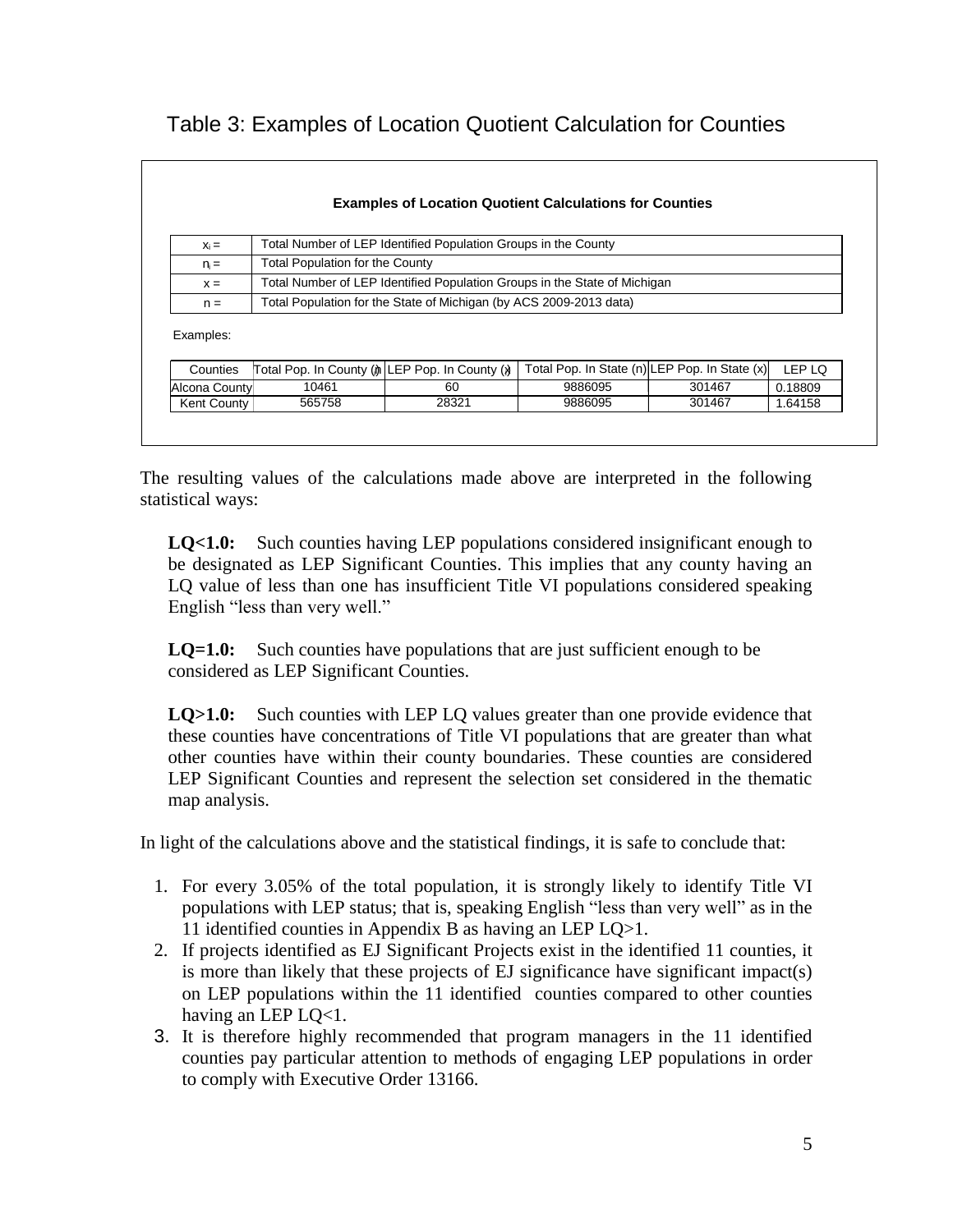### <span id="page-7-0"></span>Developing an LEP Thematic Map in ArcGIS

The ACS 2009-2013 data is saved as a database file and imported into ArcGIS computer mapping software for mapping and analytical purposes (see Map 1). Using the LEP LQ column of the database, a thematic map is generated to show three levels of LEP counties in Michigan:

- 1. LEP County of High Significance (LEP LQ>1.0)
- 2. LEP County of Medium Significance (LEP LQ between .5 and 1.0)
- 3. LEP County of Low Significance (LEP LQ<.5)

The LEP thematic map is relative to the MDOT MAP database snapshot query from the FY 2016-2020 EJ Analysis that specifically screens projects as to whether they are Categorical Exclusion projects or EJ Significant projects.

### <span id="page-7-1"></span>Categorical Exclusion (CE) Projects

Categorical Exclusion (CE) projects are here defined as projects that do not individually or cumulatively have significant impacts on the human, social, or natural environment and for neither an environmental assessment nor an environmental impact statement is required. As identified in the MDOT MAP database snapshot query, a CE project will have a primary work type of road resurfacing, restoration and rehabilitation, bridge or deck replacement, capital preventive maintenance, traffic operations/safety, and other projects at listed on the FHWA-certified CE checklist<sup>1</sup>.

### <span id="page-7-2"></span>EJ Significant Projects

 $\overline{a}$ 

EJ Significant projects are here defined as projects that may individually or cumulatively have significant impacts on the human, social, or natural environment and for which either an environmental assessment and/or an environmental impact statement is required As reported in the MDOT MAP database snapshot query, an EJ Significant project will have a primary work type of new route/structure, major and minor widening, and other projects that may include property condemnation or acquisitions and/or takings, or the acquisition of major right-of-way.

If projects considered as EJ Significant exist within an LEP Significant County, the information shall reflect on the map overlay and be subsequently shared with the office of MDOT Equal Employment Opportunity (EEO) to ensure that adequate attention, procedures and resources are deployed to mitigate and adequately address any adverse or consequential impact that cumulates to conforming with and adhering to all existing federal and state regulations.

<sup>1</sup> <http://www.dot.ca.gov/ser/downloads/ce/CE-CECheklist.doc>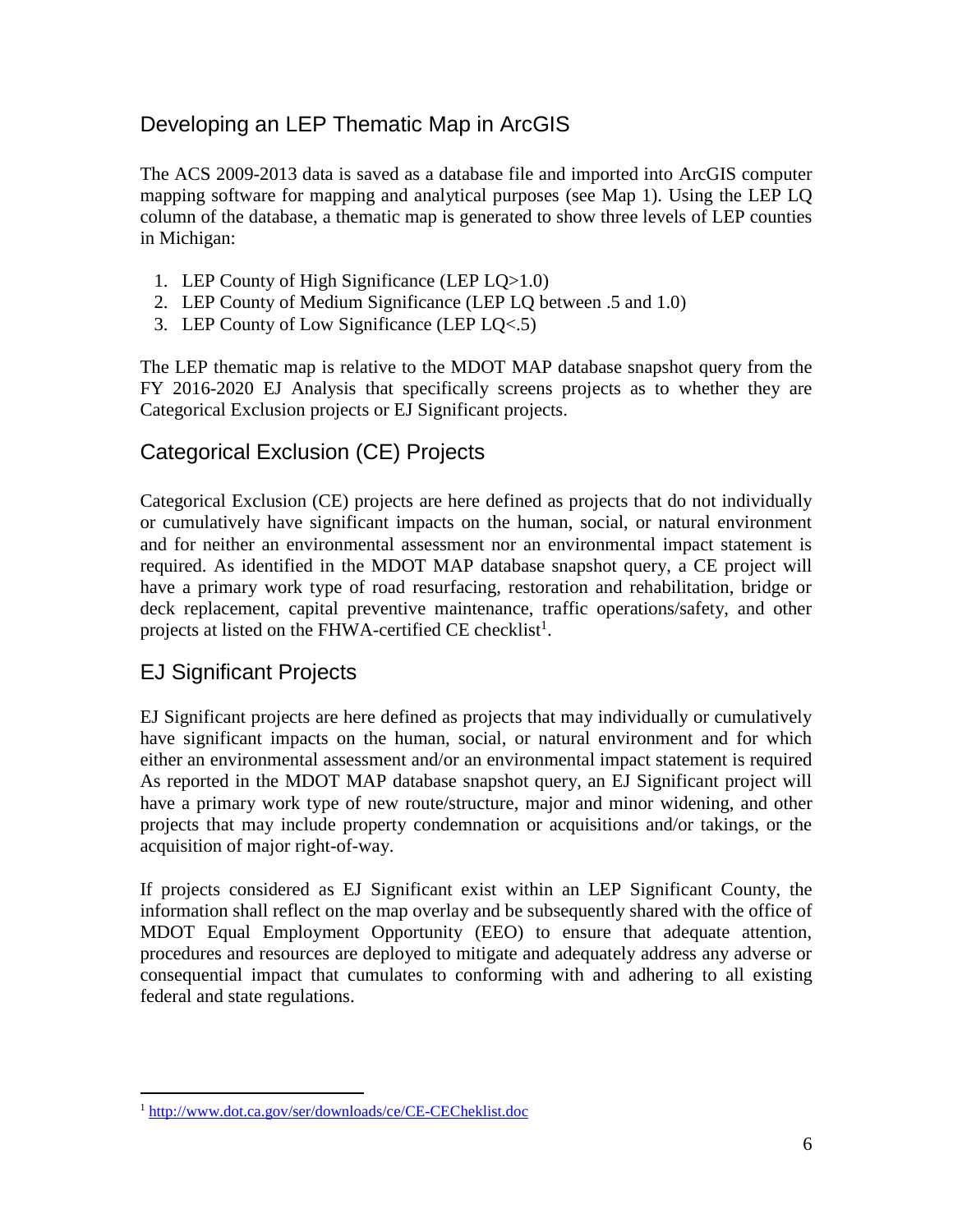

Map 1: Thematic Map of LEP Significant Counties in Michigan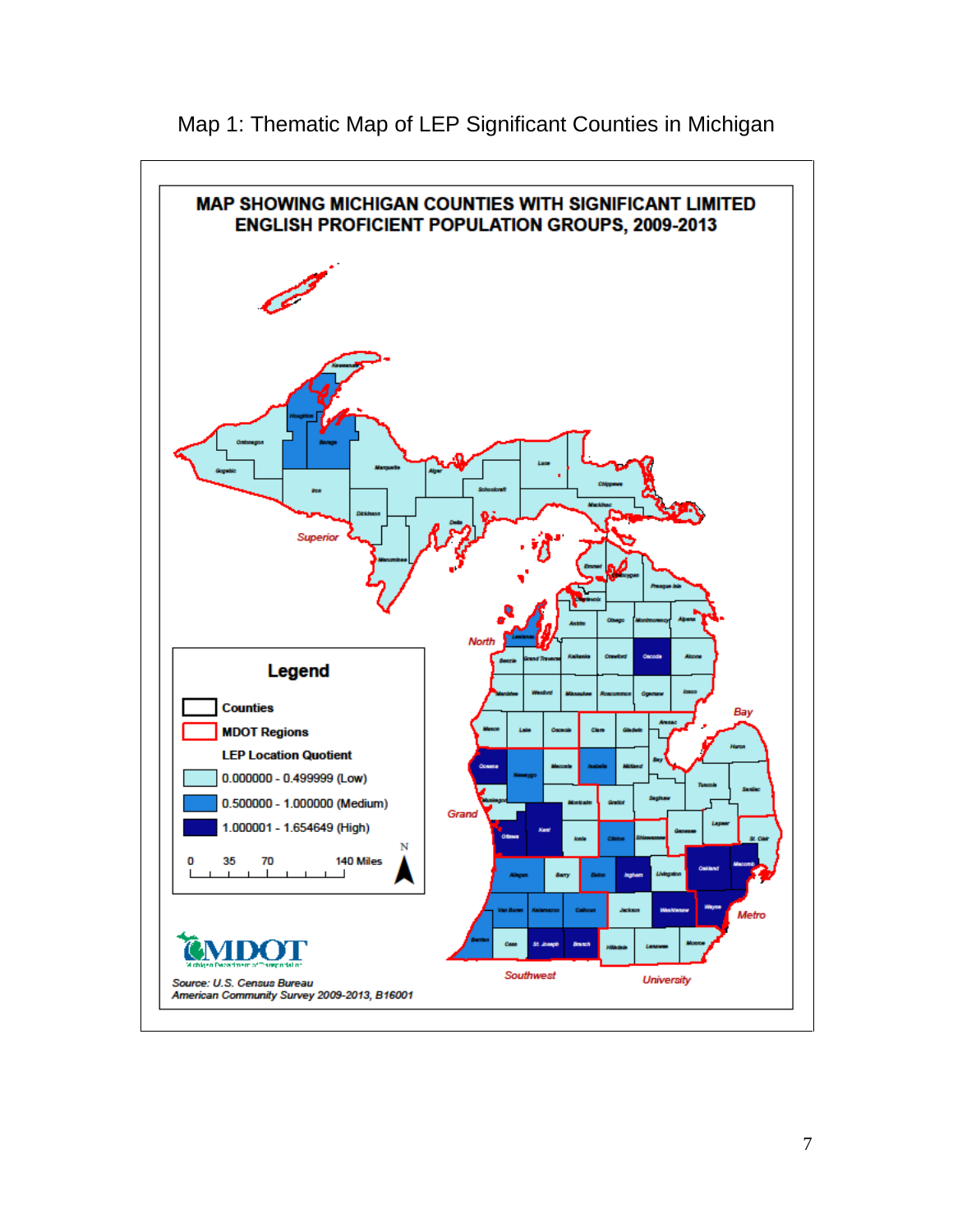### <span id="page-9-0"></span>Analyzing MDOT FY 2016-2020 MAP database Snapshot Query for LEP and Title VI Significance

Evaluating EJ and LEP populations are two mutually related endeavors – both analyses look at similar population data to provide information on how to best involve and mitigate low-income, minority, and Title VI population concerns. This LEP Analysis will be incorporated as a mutual part of the full FY 2016-2020 EJ Analysis since both analyses are mutually reinforcing and strengthening. Hence, this part of the analysis shall focus on one specific analytical finding(s) titled EJ Significant projects, as identified in the FY 2016-2020 EJ Analysis. The emphasis will be to use the finding(s) to draw reasonable conclusions and inferences on the likely impact of MDOT projects and programs on LEP populations in Michigan.

### <span id="page-9-1"></span>LEP Significant Projects Statistics

Within the Grand Region, there are twelve projects considered EJ Significant and located in a county with an LEP LQ>1. The projects are located in Ottawa and Kent County and have an estimated cost of nearly \$28.3 million. According to ACS 2009-2013 data, these projects will affect a county LEP population of 37,129 but are expected to bring economic benefits and developmental impacts to the entire Grand Region.

Within the Metro Region, there are five projects considered EJ Significant and located in counties with LEP LQ>1. These projects are throughout Wayne, Oakland, and Macomb counties and have a combined estimated cost of approximately \$356.8 million. According to ACS 2009-2013 data, these 5 projects will affect a three-county LEP population of 178,185 but are expected to deliver needed infrastructure and economic improvement benefits to the entire Metro Region.

Within the University Region, there are three projects considered EJ Significant and in counties with an LEP LQ>1. Found in Ingham and Washtenaw counties, these projects have a combined estimated cost of approximately \$27.2 million. According to ACS 2009- 2013 data, the projects will affect a two-county LEP population of 27,727 but are expected to deliver needed infrastructure and economic improvement benefits to the entire University Region.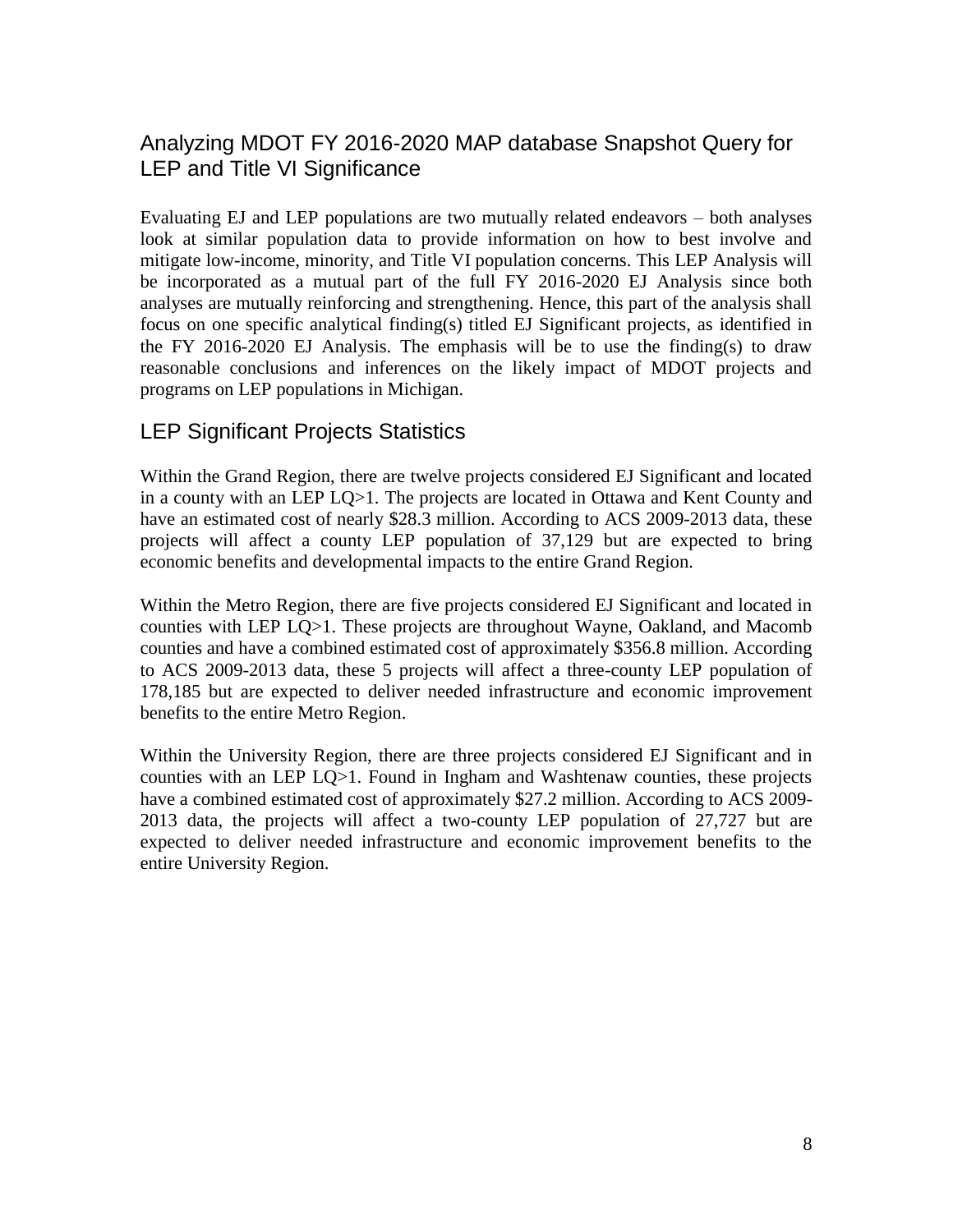|  | Table 4: EJ Significant Projects Locating in LEP Counties (by fiscal year) |  |  |
|--|----------------------------------------------------------------------------|--|--|
|  |                                                                            |  |  |

| Year | <b>County</b> | <b>Region</b> | Job<br>ID# | Route                           | Location                                                    | <b>Primary Work</b><br><b>Type</b>        | <b>Trunkline</b><br><b>Template</b>                   | <b>Phase</b> | <b>Phase Cost</b> | <b>EJ Significance</b>                                                                                                                                                                                                                                        |
|------|---------------|---------------|------------|---------------------------------|-------------------------------------------------------------|-------------------------------------------|-------------------------------------------------------|--------------|-------------------|---------------------------------------------------------------------------------------------------------------------------------------------------------------------------------------------------------------------------------------------------------------|
| 2016 | Ottawa        | Grand         | 88876      | <b>US-31 NB</b>                 | Lakewood<br><b>Boulevard</b><br>North to<br>Quincy Street   | Widen - Major<br>(Capacity<br>Increase)   | Capacity<br>Improvement                               |              | \$16,260,000      | American Indian or Alaskan<br>Native; Asian; Native<br>Hawaiian or Other Pacific<br>Islander; Hispanic or Latino;<br>Low-Income (Income over<br>past 12 months below poverty<br>level)                                                                        |
| 2016 | Kent          | Grand         | 110807     | $I-296$ SB<br>$(US-131)$<br>SB) | Leonard<br><b>Street North</b><br>to Ann Street             | Widen - Major<br>(Capacity<br>Increase)   | Congestion<br>Mitigation and<br>Air Quality<br>(CMAQ) | <b>CON</b>   | \$7,400,000       | <b>Black or African America:</b><br>American Indian or Alaskan<br>Native; Hispanic or Latino;<br>Disabled; Low-Income<br>(Income over past 12 months)<br>below poverty level); Persons<br>Living in Occupied Housing<br>Units with No Vehicle(s)<br>Available |
| 2016 | Kent          | Grand         | 123324     | $I-96$ WB                       | At $M-21$                                                   | Widen $-$ Major<br>(Capacity<br>Increase) | Congestion<br>Mitigation and<br>Air Quality<br>(CMAQ) | <b>EPE</b>   | \$134,000         | Elderly (Age 65 and older);<br>Disabled; Persons Living in<br>Occupied Housing Units with<br>No Vehicle(s) Available                                                                                                                                          |
| 2016 | Oakland       | Metro         | 115576     | $I-75$                          | From North of<br><b>Adams Road</b><br>to South of<br>$M-59$ | Widen - Major<br>(Capacity)<br>Increase)  | Trunkline<br>Modernization                            | <b>CON</b>   | \$97,332,000      | <b>Black or African American;</b><br>Asian; Hispanic or Latino;<br>Elderly (Age 65 and older);<br>Persons in Occupied Housing<br>Units with No Vehicle(s)<br>Available                                                                                        |
| 2016 | Washtenaw     | University    | 123268     | <b>NB US-23</b>                 | US-23 from<br>M-14 to M-36                                  | Widen – Major<br>(Capacity<br>Increase)   | Congestion<br>Mitigation and<br>Air Quality<br>(CMAQ) | <b>CON</b>   | \$27,100,000      | Hispanic or Latino                                                                                                                                                                                                                                            |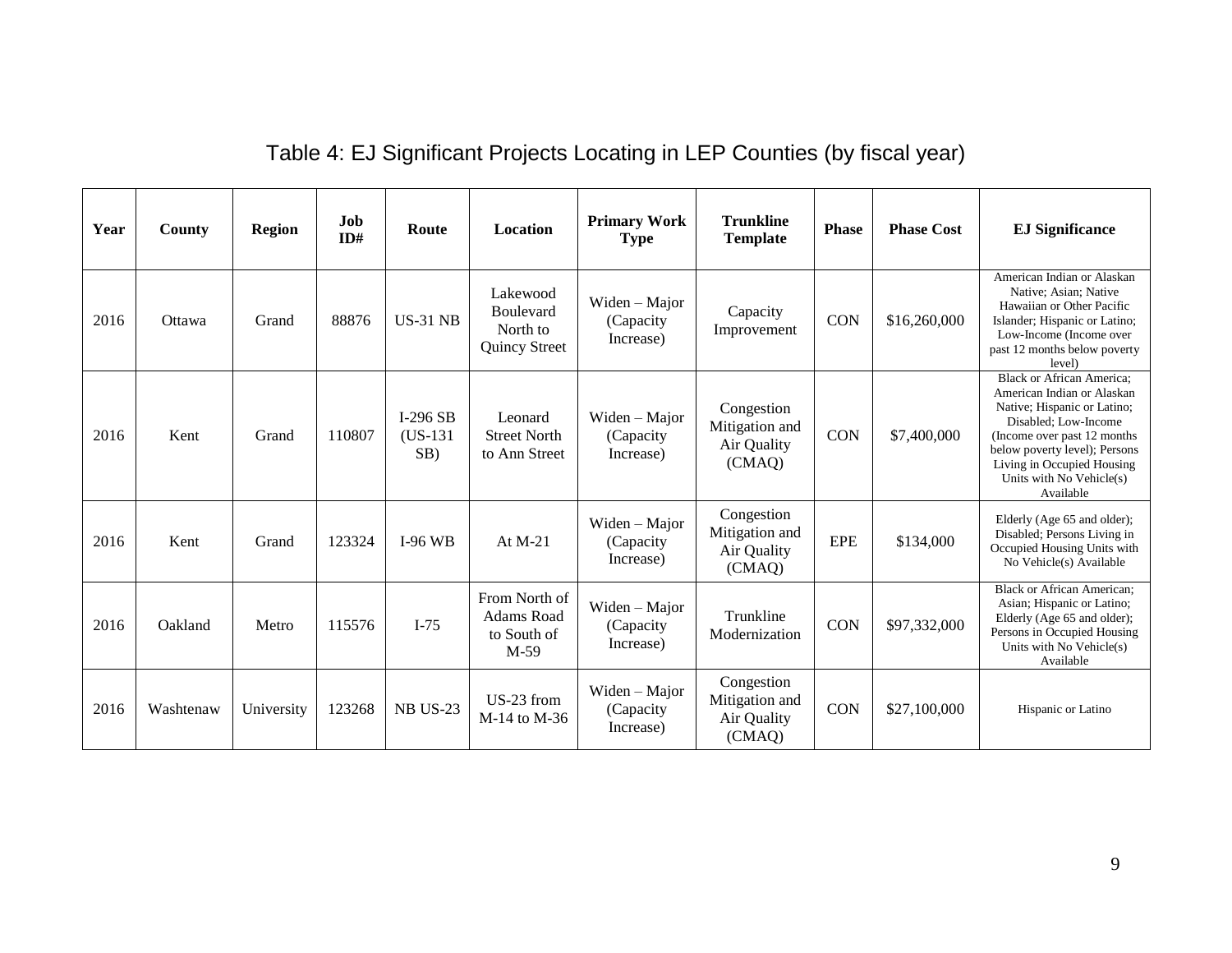| 2017 | Macomb | Metro | 120383 | $M-59$         | Crossover<br>East of<br>Heydenrich              | Widen - Minor                           | Congestion<br>Mitigation and<br>Air Quality<br>(CMAQ)       | <b>CON</b> | \$210,000    | Asian                                                                                                                                                                                   |
|------|--------|-------|--------|----------------|-------------------------------------------------|-----------------------------------------|-------------------------------------------------------------|------------|--------------|-----------------------------------------------------------------------------------------------------------------------------------------------------------------------------------------|
| 2018 | Kent   | Grand | 123324 | <b>I-96 WB</b> | At $M-21$                                       | Widen - Major<br>(Capacity<br>Increase) | Congestion<br>Mitigation and<br>Air Quality<br>(CMAQ)       | <b>ROW</b> | \$550,000    | Elderly (Age 65 and older);<br>Disabled; Persons Living in<br>Occupied Housing Units with<br>No Vehicle(s) Available                                                                    |
| 2018 | Kent   | Grand | 123324 | <b>I-96 WB</b> | At $M-21$                                       | Widen - Major<br>(Capacity<br>Increase) | Congestion<br>Mitigation and<br>PE<br>Air Quality<br>(CMAQ) |            | \$300,000    | Elderly (Age 65 and older);<br>Disabled; Persons Living in<br>Occupied Housing Units with<br>No Vehicle(s) Available                                                                    |
| 2018 | Kent   | Grand | 123325 | <b>I-96 WB</b> | At $M-21$                                       | Widen - Major<br>(Capacity<br>Increase) | Congestion<br>Mitigation and<br>PE<br>Air Quality<br>(CMAQ) |            | \$300,000    | Elderly (Age 65 and older);<br>Disabled; Persons Living in<br>Occupied Housing Units with<br>No Vehicle(s) Available                                                                    |
| 2018 | Kent   | Grand | 127354 | $I-196$        | <b>Fuller Avenue</b><br>to I-196 EB             | Widen - Major<br>(Capacity<br>Increase) | Congestion<br>Mitigation and<br>Air Quality<br>(CMAQ)       | <b>CON</b> | \$775,000    | Black or African; Hispanic or<br>Latino; Low-Income (Income<br>over past 12 months below<br>poverty level); Persons Living<br>in Occupied Housing Units<br>with No Vehicle(s) Available |
| 2018 | Kent   | Grand | 127477 | $I-196$        | M-11 East<br>$0.74$ Miles                       | Widen - Major<br>(Capacity<br>Increase) | Congestion<br>Mitigation and<br>Air Quality<br>(CMAQ)       | PE         | \$146,000    | Hispanic or Latino; Persons<br>Living in Occupied Housing<br>Units with No Vehicle(s)<br>Available                                                                                      |
| 2018 | Kent   | Grand | 127477 | $I-196$        | M-11 East<br>0.74 Miles                         | Widen - Major<br>(Capacity<br>Increase) | Congestion<br>Mitigation and<br>Air Quality<br>(CMAQ)       | <b>SUB</b> | \$54,000     | Hispanic or Latino; Persons<br>Living in Occupied Housing<br>Units with No Vehicle(s)<br>Available                                                                                      |
| 2018 | Wayne  | Metro | 122367 | $I-94$         | From Conner<br>Avenue to<br><b>Chene Street</b> | Widen - Major<br>(Capacity<br>Increase) | Trunkline<br>Modernization                                  | PE         | \$67,300,000 | <b>Black or African American;</b><br>American Indian or Alaskan<br>Native; Hispanic or Latino;<br>Elderly (Age 65 and older);<br>Disabled; Low-Income<br>(Income over past 12 months)   |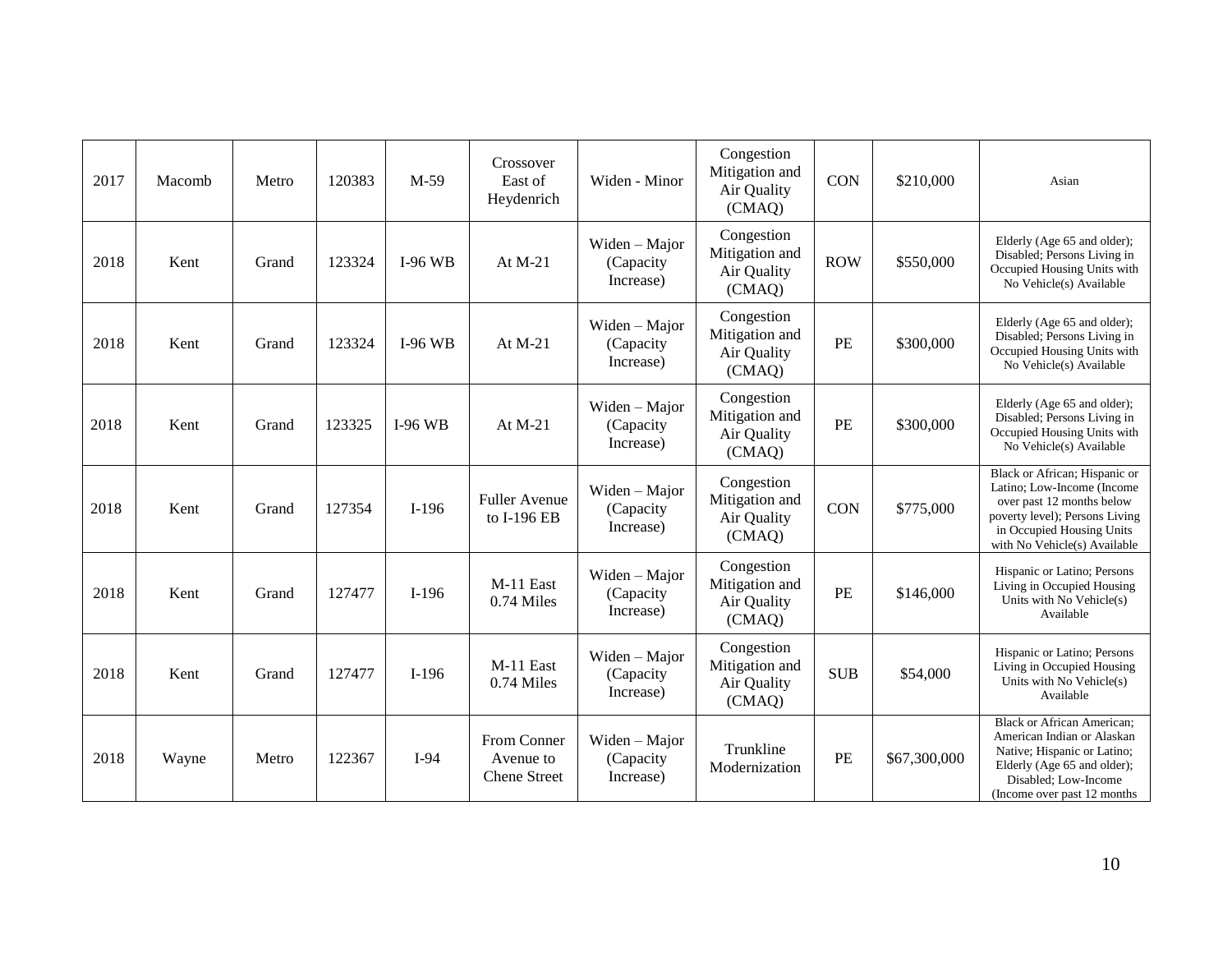|      |                                                         |            |        |           |                                                 |                                         |                                                       |            |               | below poverty level); Persons<br>in Occupied Housing Units<br>with No Vehicle(s) Available                                                                                                                                                                                         |
|------|---------------------------------------------------------|------------|--------|-----------|-------------------------------------------------|-----------------------------------------|-------------------------------------------------------|------------|---------------|------------------------------------------------------------------------------------------------------------------------------------------------------------------------------------------------------------------------------------------------------------------------------------|
| 2018 | Wayne                                                   | Metro      | 122367 | $I-94$    | From Conner<br>Avenue to<br><b>Chene Street</b> | Widen - Major<br>(Capacity<br>Increase) | Trunkline<br>Modernization                            | <b>ROW</b> | \$20,000,000  | <b>Black or African American;</b><br>American Indian or Alaskan<br>Native; Hispanic or Latino;<br>Elderly (Age 65 and older);<br>Disabled; Low-Income<br>(Income over past 12 months<br>below poverty level); Persons<br>in Occupied Housing Units<br>with No Vehicle(s) Available |
| 2018 | Ingham                                                  | University | 124071 | $M-43$    | M-52 & M-<br>43, Leroy<br>Township              | Widen - Minor                           | Traffic &<br>Safety - Safety<br>Programs              |            | \$24,000      | Low-Income (Income over<br>past 12 months below poverty<br>level)                                                                                                                                                                                                                  |
| 2019 | Kent                                                    | Grand      | 123325 | $I-96$ WB | At $M-21$                                       | Widen - Major<br>(Capacity<br>Increase) | Congestion<br>Mitigation and<br>Air Quality<br>(CMAQ) | <b>ROW</b> | \$350,000     | Elderly (Age 65 and older);<br>Disabled; Persons Living in<br>Occupied Housing Units with<br>No Vehicle(s) Available                                                                                                                                                               |
| 2019 | Ottawa                                                  | Grand      | 127479 | $M-104$   | <b>Kruger Street</b><br>east to 148th<br>Avenue | Widen - Major<br>(Capacity<br>Increase) | Congestion<br>Mitigation and<br>Air Quality<br>(CMAQ) | PE         | \$118,000     | American Indian or Alaskan<br>Native; Elderly (Age 65 and<br>older)                                                                                                                                                                                                                |
| 2019 | Wayne                                                   | Metro      | 122367 | $I-94$    | From Conner<br>Avenue to<br><b>Chene Street</b> | Widen - Major<br>(Capacity<br>Increase) | Trunkline<br>Modernization                            | <b>CON</b> | \$172,000,000 | <b>Black or African American;</b><br>American Indian or Alaskan<br>Native; Hispanic or Latino;<br>Elderly (Age 65 and older);<br>Disabled; Low-Income<br>(Income over past 12 months<br>below poverty level); Persons<br>in Occupied Housing Units<br>with No Vehicle(s) Available |
| 2019 | Ingham                                                  | University | 124071 | $M-43$    | M-52 & M-<br>43, Leroy<br>Township              | Widen - Minor                           | Traffic &<br>Safety - Safety<br>Programs              | <b>CON</b> | \$103,000     | Low-Income (Income over<br>past 12 months below poverty<br>level)                                                                                                                                                                                                                  |
| 2020 | Kent                                                    | Grand      | 123324 | $I-96$ WB | At $M-21$                                       | Widen - Major<br>(Capacity<br>Increase) | Congestion<br>Mitigation and<br>Air Quality<br>(CMAQ) | <b>CON</b> | \$1,865,000   | Elderly (Age 65 and older);<br>Disabled; Persons Living in<br>Occupied Housing Units with<br>No Vehicle(s) Available                                                                                                                                                               |
|      | Source: MDOT MAPS database Snapshot Query, FY 2013-2017 |            |        |           |                                                 |                                         |                                                       |            |               |                                                                                                                                                                                                                                                                                    |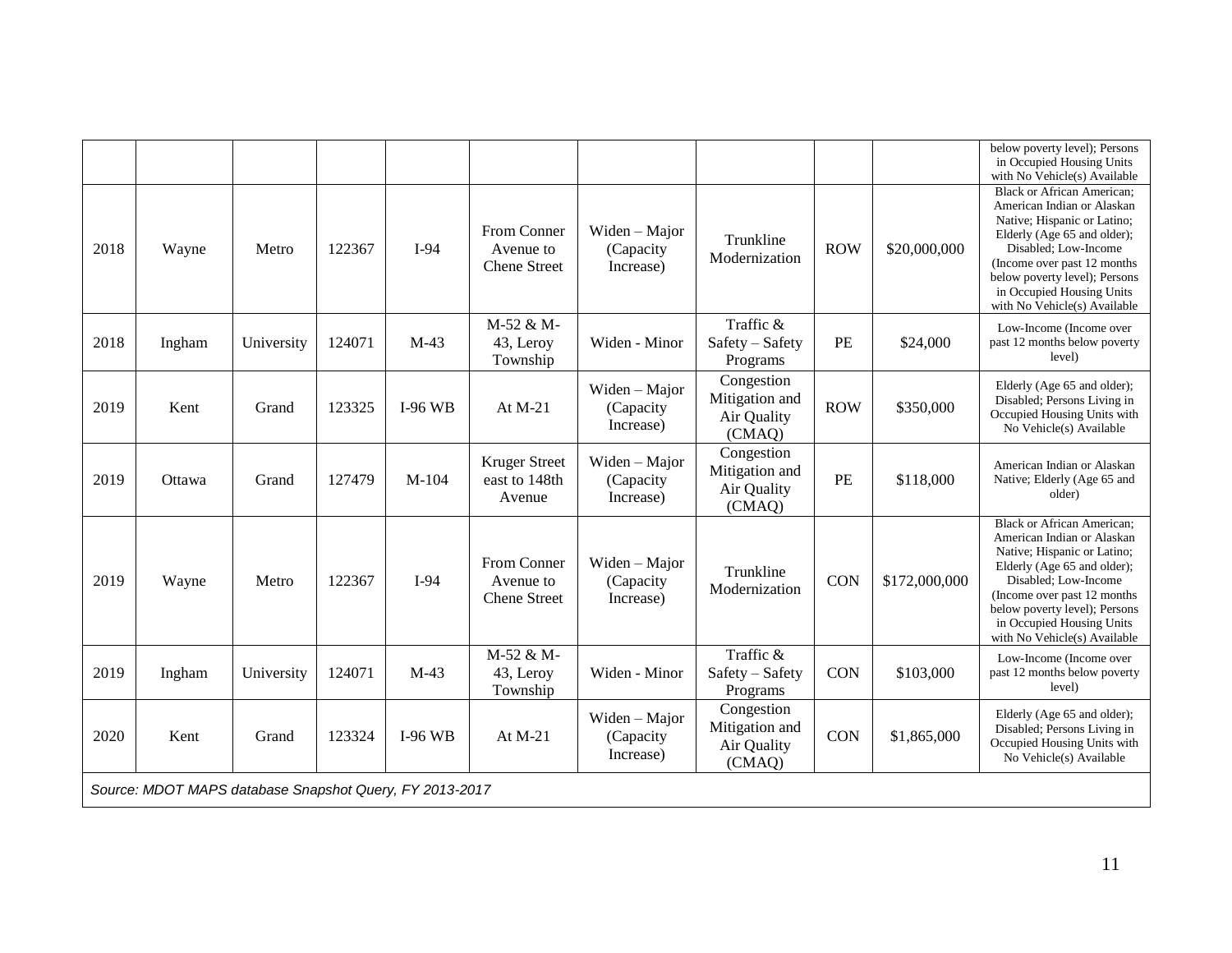Chart 1: Total Number of Projects in LEP Significant Counties



## Chart 2: Cost of Projects in LEP Significant Counties

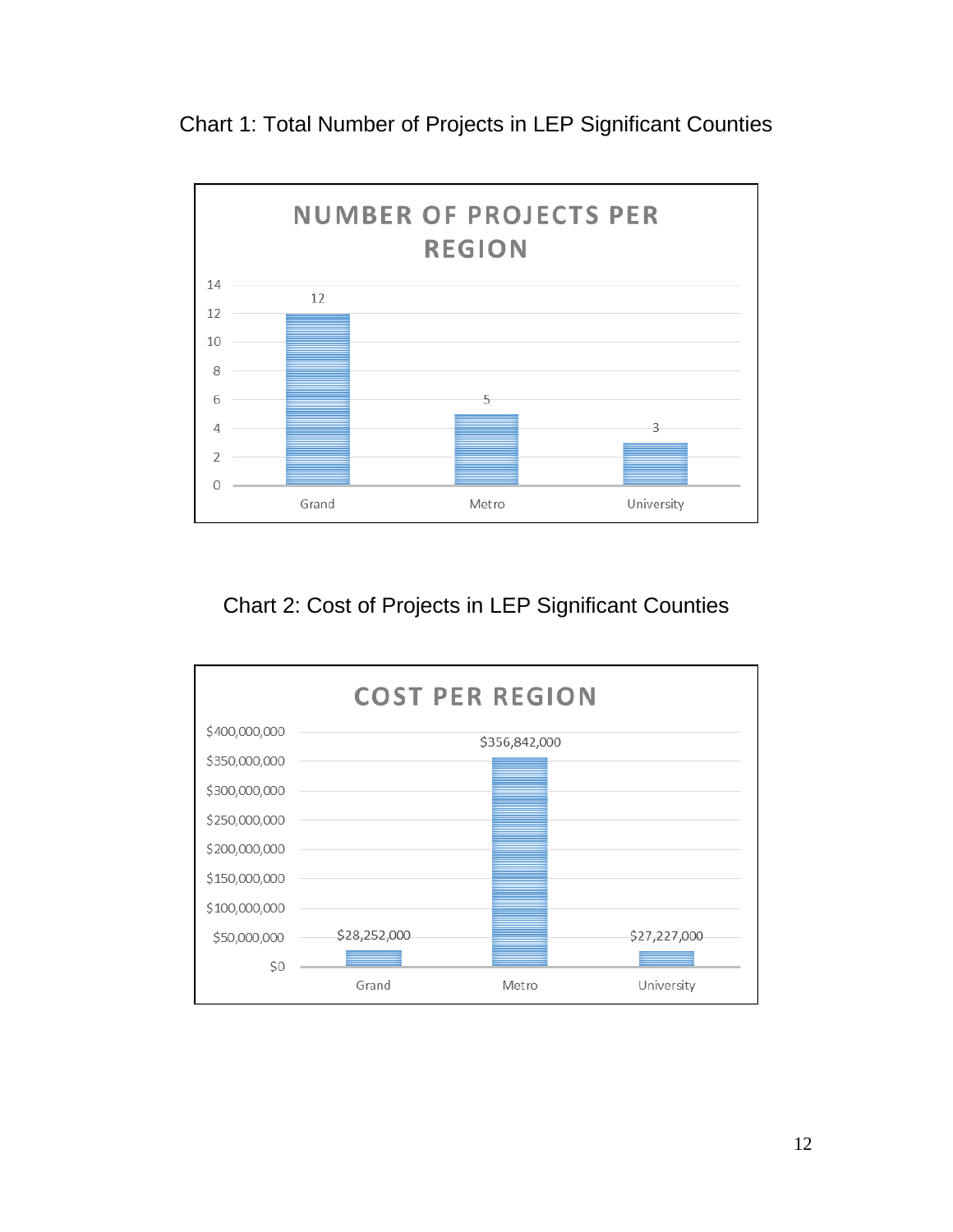

### Chart 3: LEP Population in LEP Significant Counties

### <span id="page-14-0"></span>Recommendations and Conclusion

This report and the information therein are considered as public information, and should be shared and distributed appropriately with:

- MDOT officers involved in project design, project development, and project implementation and such groups or citizen groups to whom this information can benefit.
- MDOT coordinating public outreach and involvement should disseminate information on how MDOT projects and programs or services will benefit the lives of LEP population in their areas.
- The information shared should be tailored towards educating the public on how and where MDOT LEP resources are located and how to access them.

| <b>LEP Significant</b><br><b>Counties</b> | <b>LEP LQ</b> | Outreach<br><b>Estimate</b> |  |  |  |
|-------------------------------------------|---------------|-----------------------------|--|--|--|
| Macomb County                             | 1.942         | 5.92%                       |  |  |  |
| Ingham County                             | 1.657         | 5.05%                       |  |  |  |
| Oceana County                             | 1.647         | 5.02%                       |  |  |  |
| <b>Kent County</b>                        | 1.642         | 5.01%                       |  |  |  |
| <b>Wayne County</b>                       | 1.534         | 4.68%                       |  |  |  |
| Oakland County                            | 1.490         | 4.54%                       |  |  |  |
| Washtenaw County                          | 1.424         | 4.34%                       |  |  |  |
| Oscoda County                             | 1.212         | 3.70%                       |  |  |  |
| <b>Ottawa County</b>                      | 1.158         | 3.53%                       |  |  |  |
| <b>Branch County</b>                      | 1.077         | 3.28%                       |  |  |  |
| <b>Schoolcraft County</b>                 | 1.012         | 3.09%                       |  |  |  |

 Information about these projects and their geographic location have been shared with MDOT office of Equal EEO for further monitoring and coordination of services that will considerably improve the participation and involvement opportunities of all Title VI populations and LEP groups in the State Of Michigan.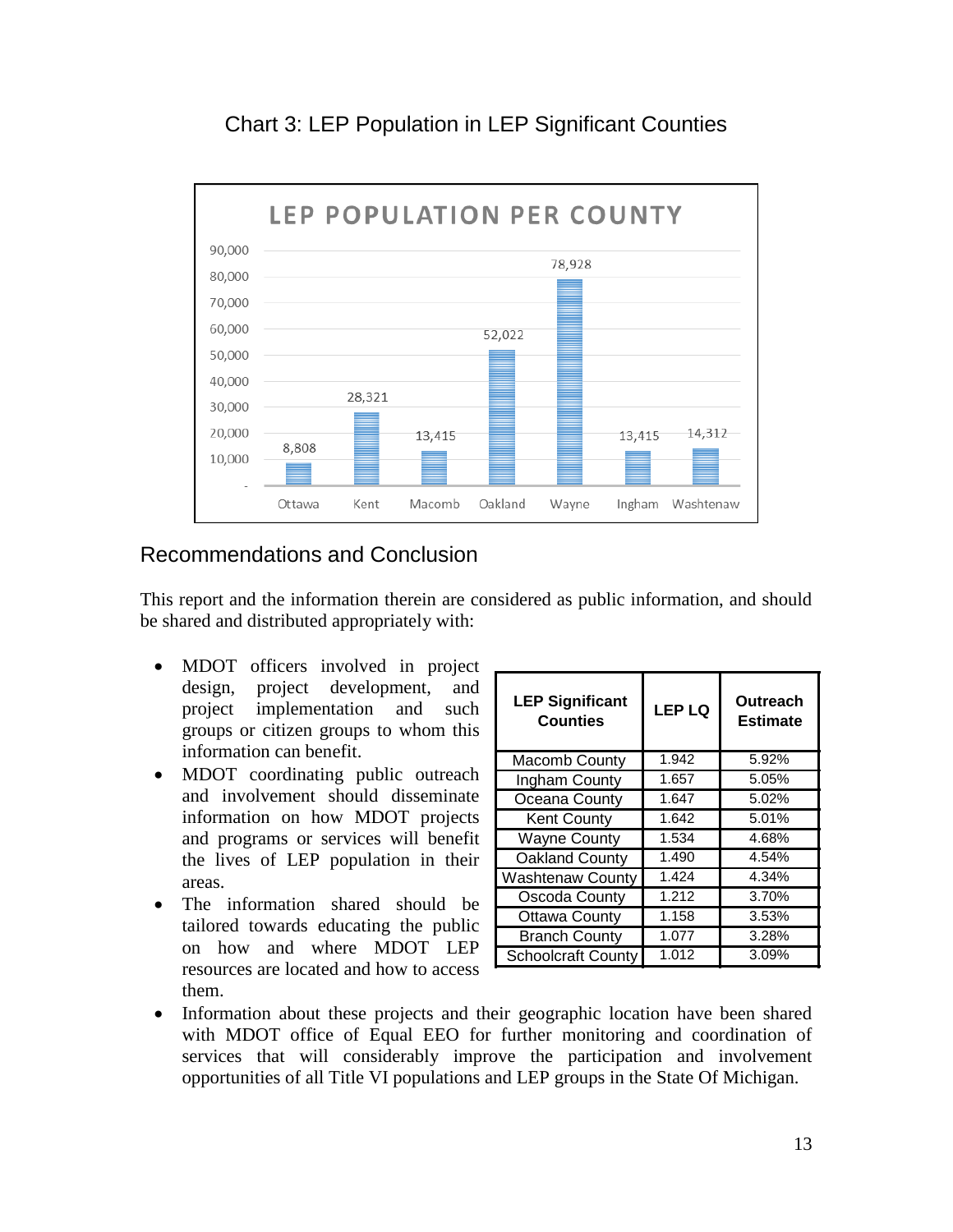In conclusion, as set out in the four goals of the report, the Title VI group identified as people speaking English at "less than very well" are spread-out in every county area of Michigan. However, the pattern of spread are uniquely following this hypothesis: the larger the population, the greater the number of people residing there that can be classified as speaking English "less than very well." The methodology employed in this study points to the following facts:

- 1. About 80% of the time, counties identified as having significant LEP populations are such counties located in the urbanized area of the state.
- 2. Roughly 90% of the counties identified are located in the central and southern half of the state with the largest population concentration.
- 3. For every project implemented within LEP significant counties, it is strongly likely that an upper limit of 5.92% and a lower limit of 3.09% LEP populations could be encountered.
- 4. Directing strategic planning effort and well-coordinated outreach program in these identified counties will produce greater result and public recognition of MDOT programs across the state.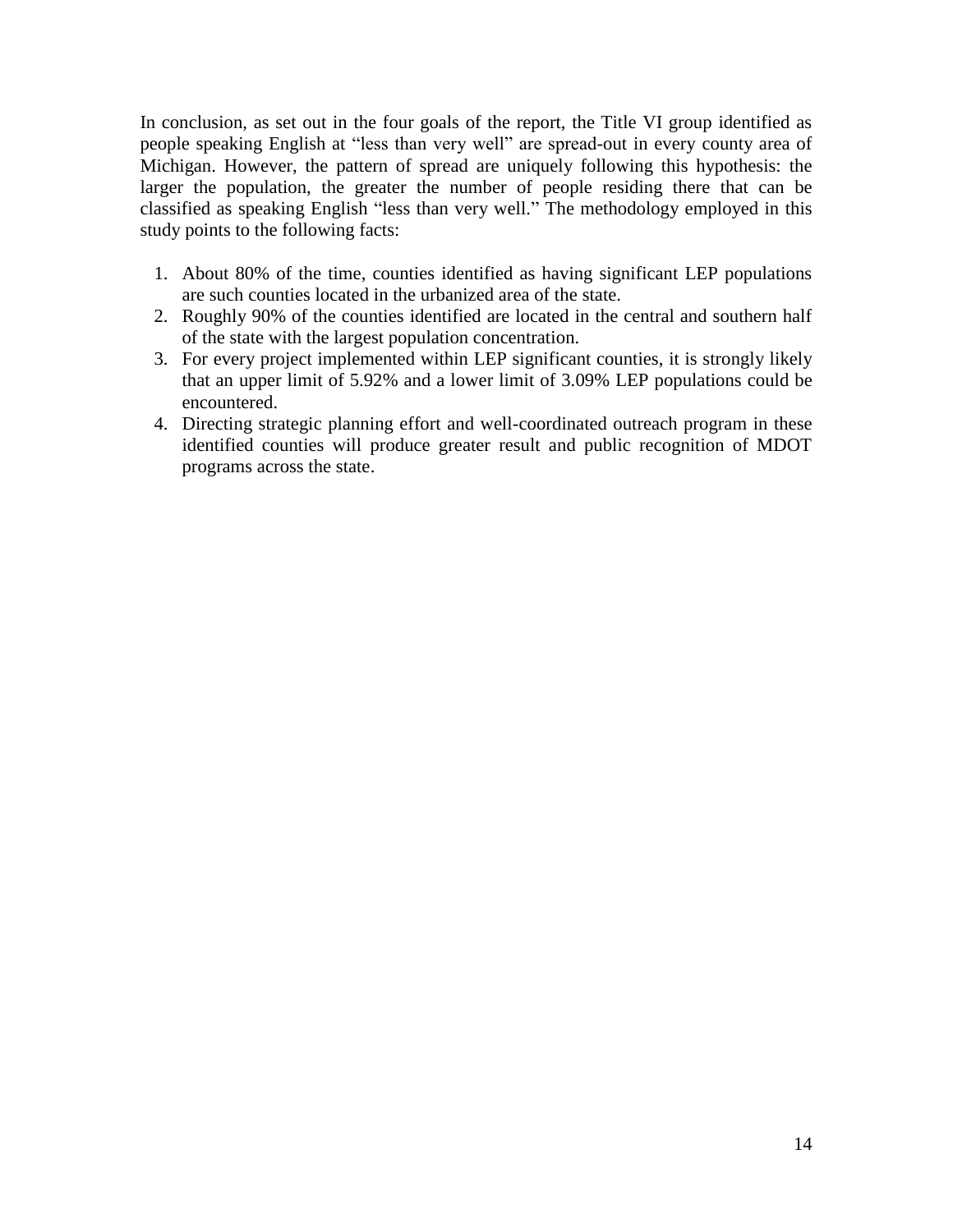### APPENDIX A

<span id="page-16-0"></span>

| 1              | Spanish or Spanish Creole                                                     | 21 | Other Indo-European Languages         |
|----------------|-------------------------------------------------------------------------------|----|---------------------------------------|
| $\mathbf{2}$   | French (Incl. Patois, Cajun)                                                  | 22 | Chinese                               |
| 3              | <b>French Creole</b>                                                          | 23 | Japanese                              |
| 4              | Italian                                                                       | 24 | Korean                                |
| 5              | Portuguese or Portuguese Creole                                               | 25 | Mon-Khmer, Cambodian                  |
| 6              | German                                                                        | 26 | Hmong                                 |
| $\overline{7}$ | Yiddish                                                                       | 27 | Thai                                  |
| 8              | Other West German Languages                                                   | 28 | Laotian                               |
| 9              | Scandinavian Languages                                                        | 29 | Vietnamese                            |
| 10             | Greek                                                                         | 30 | Other Asian Languages                 |
| 11             | Russian                                                                       | 31 | Tagalog                               |
| 12             | Polish                                                                        | 32 | Other Pacific Island Languages        |
| 13             | Serbo-Croatian                                                                | 33 | Navajo                                |
| 14             | <b>Other Slavic Languages</b>                                                 | 34 | Other Native North American Languages |
| 15             | Armenian                                                                      | 35 | Hungarian                             |
| 16             | Persian                                                                       | 36 | Arabic                                |
| 17             | Gujarati                                                                      | 37 | Hebrew                                |
| 18             | Hindi                                                                         | 38 | African Languages                     |
| 19             | Urdu                                                                          | 39 | Other and Unspecified Languages       |
| 20             | Other Indic Languages                                                         |    |                                       |
|                | Source: U.S. Census Bureau American Community Survey 2009-2013, Table B16001. |    |                                       |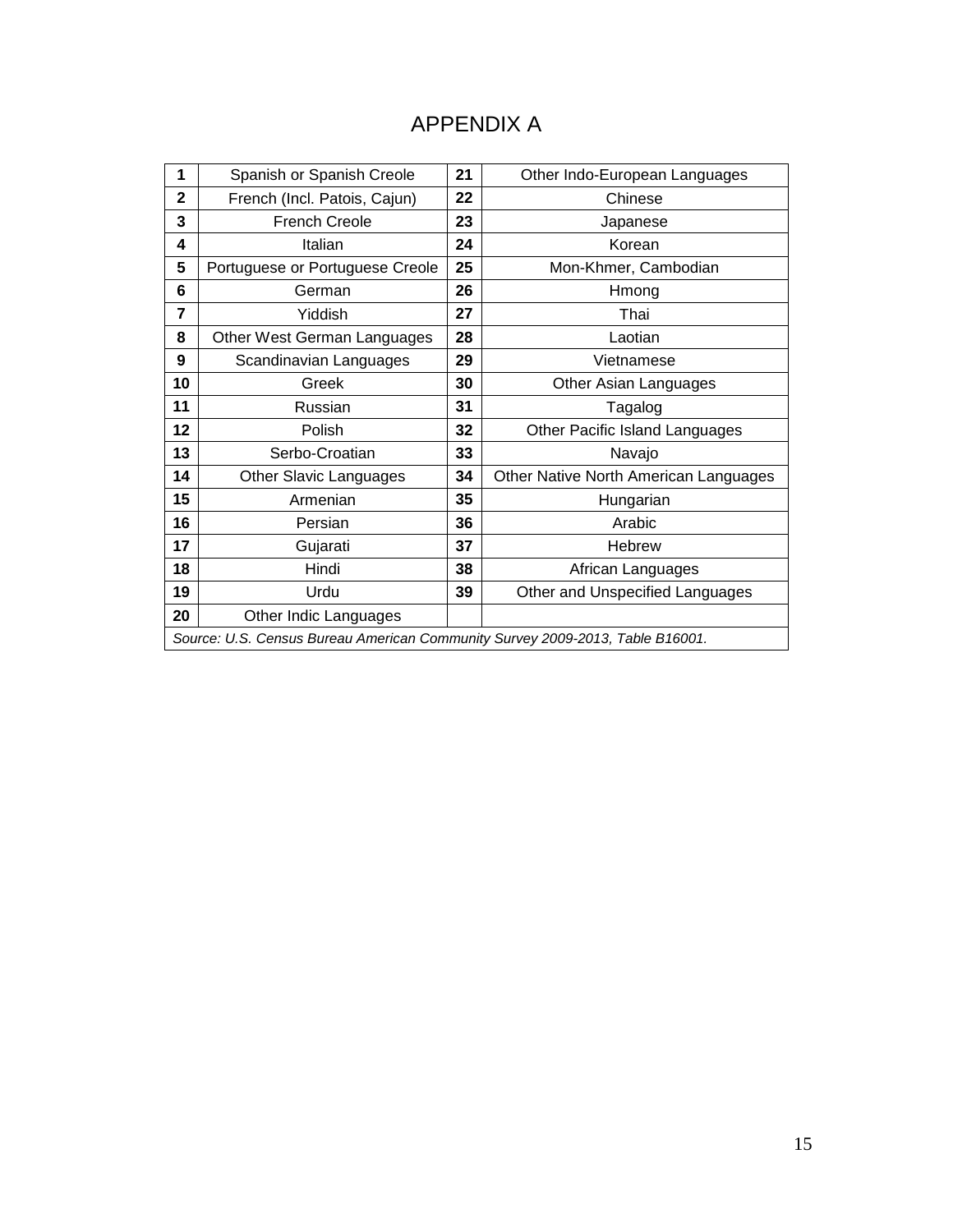# APPENDIX B

<span id="page-17-0"></span>

| Geography         | <b>Total Pop.</b> | Spanish or<br>Spanish<br><b>Creole</b> | French<br>(Incl.<br>Patois,<br>Cajun) | French<br><b>Creole</b> | Italian          | All<br>Other<br>Langua<br>ges | <b>Total</b><br><b>LEP</b><br>Pop. | <b>LEP</b><br>LQ | Outreach<br><b>Estimate</b> |
|-------------------|-------------------|----------------------------------------|---------------------------------------|-------------------------|------------------|-------------------------------|------------------------------------|------------------|-----------------------------|
| Macomb            |                   |                                        |                                       |                         |                  |                               |                                    |                  |                             |
| County            | 797570            | 3934                                   | 517                                   | 10                      | 3059             | 39715                         | 47235                              | 1.942            | 5.92%                       |
| Ingham            |                   |                                        |                                       |                         |                  |                               |                                    |                  |                             |
| County            | 265466            | 3064                                   | 206                                   | 45                      | 72               | 10028                         | 13415                              | 1.657            | 5.05%                       |
|                   |                   |                                        |                                       |                         |                  |                               |                                    |                  |                             |
| Oceana<br>County  | 24744             | 1132                                   | 3                                     | 0                       | 0                | 108                           | 1243                               | 1.647            | 5.02%                       |
|                   |                   |                                        |                                       |                         |                  |                               |                                    |                  |                             |
| Kent<br>County    | 565758            | 18502                                  | 154                                   | 127                     | 70               | 9468                          | 28321                              | 1.642            | 5.01%                       |
|                   |                   |                                        |                                       |                         |                  |                               |                                    |                  |                             |
| Wayne<br>County   | 1686973           | 23463                                  | 978                                   | 22                      | 1314             | 53151                         | 78928                              | 1.534            | 4.68%                       |
|                   |                   |                                        |                                       |                         |                  |                               |                                    |                  |                             |
| Oakland<br>County | 1145175           | 9158                                   | 832                                   | 33                      | 599              | 41400                         | 52022                              | 1.490            | 4.54%                       |
|                   |                   |                                        |                                       |                         |                  |                               |                                    |                  |                             |
| Washtenaw         | 329661            | 2624                                   | 443                                   | 22                      | 92               | 11131                         | 14312                              | 1.424            |                             |
| County            |                   |                                        |                                       |                         |                  |                               |                                    |                  | 4.34%                       |
| Oscoda            |                   |                                        |                                       |                         |                  |                               |                                    |                  |                             |
| County            | 8170              | 11                                     | 0                                     | $\boldsymbol{0}$        | 6                | 285                           | 302                                | 1.212            | 3.70%                       |
| Ottawa            |                   |                                        |                                       |                         |                  |                               |                                    |                  |                             |
| County            | 249402            | 6074                                   | 123                                   | 0                       | 21               | 2590                          | 8808                               | 1.158            | 3.53%                       |
| <b>Branch</b>     |                   |                                        |                                       |                         |                  |                               |                                    |                  |                             |
| County            | 41506             | 752                                    | 56                                    | 0                       | 10               | 545                           | 1363                               | 1.077            | 3.28%                       |
| Schoolcraft       |                   |                                        |                                       |                         |                  |                               |                                    |                  |                             |
| County            | 56900             | 1203                                   | 5                                     | 0                       | 0                | 548                           | 1756                               | 1.012            | 3.09%                       |
| Van Buren         |                   |                                        |                                       |                         |                  |                               |                                    |                  |                             |
| County            | 71088             | 1888                                   | $\overline{2}$                        | $\boldsymbol{0}$        | $\boldsymbol{0}$ | 201                           | 2091                               | 0.965            | 2.94%                       |
| <b>Berrien</b>    |                   |                                        |                                       |                         |                  |                               |                                    |                  |                             |
| County            | 146653            | 2004                                   | 30                                    | 9                       | 9                | 1421                          | 3473                               | 0.777            | 2.37%                       |
|                   |                   |                                        |                                       |                         |                  |                               |                                    |                  |                             |
| Eaton<br>County   | 101896            | 829                                    | 71                                    | 46                      | $10\,$           | 1356                          | 2312                               | 0.744            | 2.27%                       |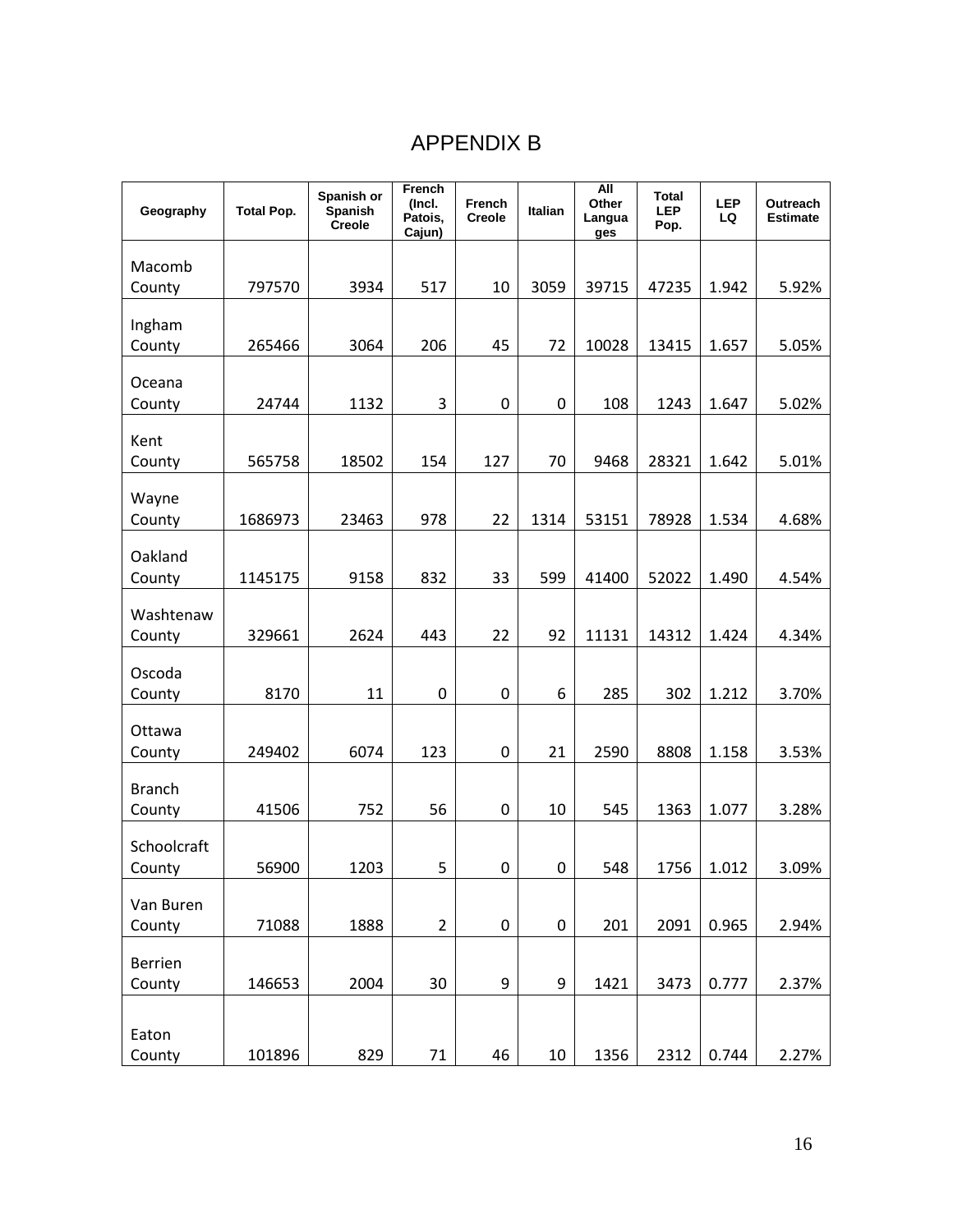| Geography           | <b>Total Pop.</b> | Spanish or<br>Spanish<br><b>Creole</b> | French<br>(Incl.<br>Patois,<br>Cajun) | French<br>Creole | Italian          | <b>All</b><br>Other<br>Langua<br>ges | <b>Total</b><br><b>LEP</b><br>Pop. | <b>LEP</b><br>LQ | Outreach<br>Estimate |
|---------------------|-------------------|----------------------------------------|---------------------------------------|------------------|------------------|--------------------------------------|------------------------------------|------------------|----------------------|
| Houghton<br>County  | 34425             | 65                                     | 0                                     | 0                | 13               | 649                                  | 727                                | 0.693            | 2.11%                |
|                     |                   |                                        |                                       |                  |                  |                                      |                                    |                  |                      |
| Allegan<br>County   | 104523            | 1730                                   | 22                                    | 0                | 3                | 448                                  | 2203                               | 0.691            | 2.11%                |
|                     |                   |                                        |                                       |                  |                  |                                      |                                    |                  |                      |
| Kalamazoo<br>County | 237348            | 2193                                   | 121                                   | $\mathbf 0$      | $\overline{2}$   | 2633                                 | 4949                               | 0.684            | 2.09%                |
|                     |                   |                                        |                                       |                  |                  |                                      |                                    |                  |                      |
| Calhoun<br>County   | 127120            | 1264                                   | 34                                    | 0                | $\mathbf 2$      | 1337                                 | 2637                               | 0.680            | 2.07%                |
|                     |                   |                                        |                                       |                  |                  |                                      |                                    |                  |                      |
| Leelanau<br>County  | 20806             | 167                                    | 3                                     | 0                | 23               | 198                                  | 391                                | 0.616            | 1.88%                |
|                     |                   |                                        |                                       |                  |                  |                                      |                                    |                  |                      |
| Newaygo<br>County   | 45349             | 598                                    | $\mathbf 0$                           | 4                | 3                | 218                                  | 823                                | 0.595            | 1.81%                |
| Clinton             |                   |                                        |                                       |                  |                  |                                      |                                    |                  |                      |
| County              | 71678             | 575                                    | 25                                    | 0                | 16               | 659                                  | 1275                               | 0.583            | 1.78%                |
| Isabella            |                   |                                        |                                       |                  |                  |                                      |                                    |                  |                      |
| County              | 66919             | 218                                    | 23                                    | 0                | 4                | 942                                  | 1187                               | 0.582            | 1.77%                |
| <b>Baraga</b>       |                   |                                        |                                       |                  |                  |                                      |                                    |                  |                      |
| County              | 8375              | 18                                     | 11                                    | 0                | 4                | 96                                   | 129                                | 0.505            | 1.54%                |
| Lapeer              |                   |                                        |                                       |                  |                  |                                      |                                    |                  |                      |
| County              | 83872             | 870                                    | 12                                    | 0                | 3                | 388                                  | 1273                               | 0.498            | 1.52%                |
| Gladwin             |                   |                                        |                                       |                  |                  |                                      |                                    |                  |                      |
| County              | 24449             | 25                                     | 0                                     | 0                | $\boldsymbol{0}$ | 345                                  | 370                                | 0.496            | 1.51%                |
| Saginaw             |                   |                                        |                                       |                  |                  |                                      |                                    |                  |                      |
| County              | 187284            | 1175                                   | 15                                    | 13               | 52               | 1498                                 | 2753                               | 0.482            | 1.47%                |
| Mackinac            |                   |                                        |                                       |                  |                  |                                      |                                    |                  |                      |
| County              | 10617             | 42                                     | $\mathbf{1}$                          | $\mathbf 0$      | $\pmb{0}$        | 111                                  | 154                                | 0.476            | 1.45%                |
| Lenawee             |                   |                                        |                                       |                  |                  |                                      |                                    |                  |                      |
| County              | 93884             | 1094                                   | 15                                    | $\mathbf 0$      | 6                | 241                                  | 1356                               | 0.474            | 1.44%                |
| Osceola             |                   |                                        |                                       |                  |                  |                                      |                                    |                  |                      |
| County              | 21994             | 50                                     | $\pmb{0}$                             | $\pmb{0}$        | 3                | 261                                  | 314                                | 0.468            | 1.43%                |
| <b>Iron County</b>  | 11240             | 25                                     | 9                                     | $\boldsymbol{0}$ | $\overline{2}$   | 115                                  | 151                                | 0.441            | 1.34%                |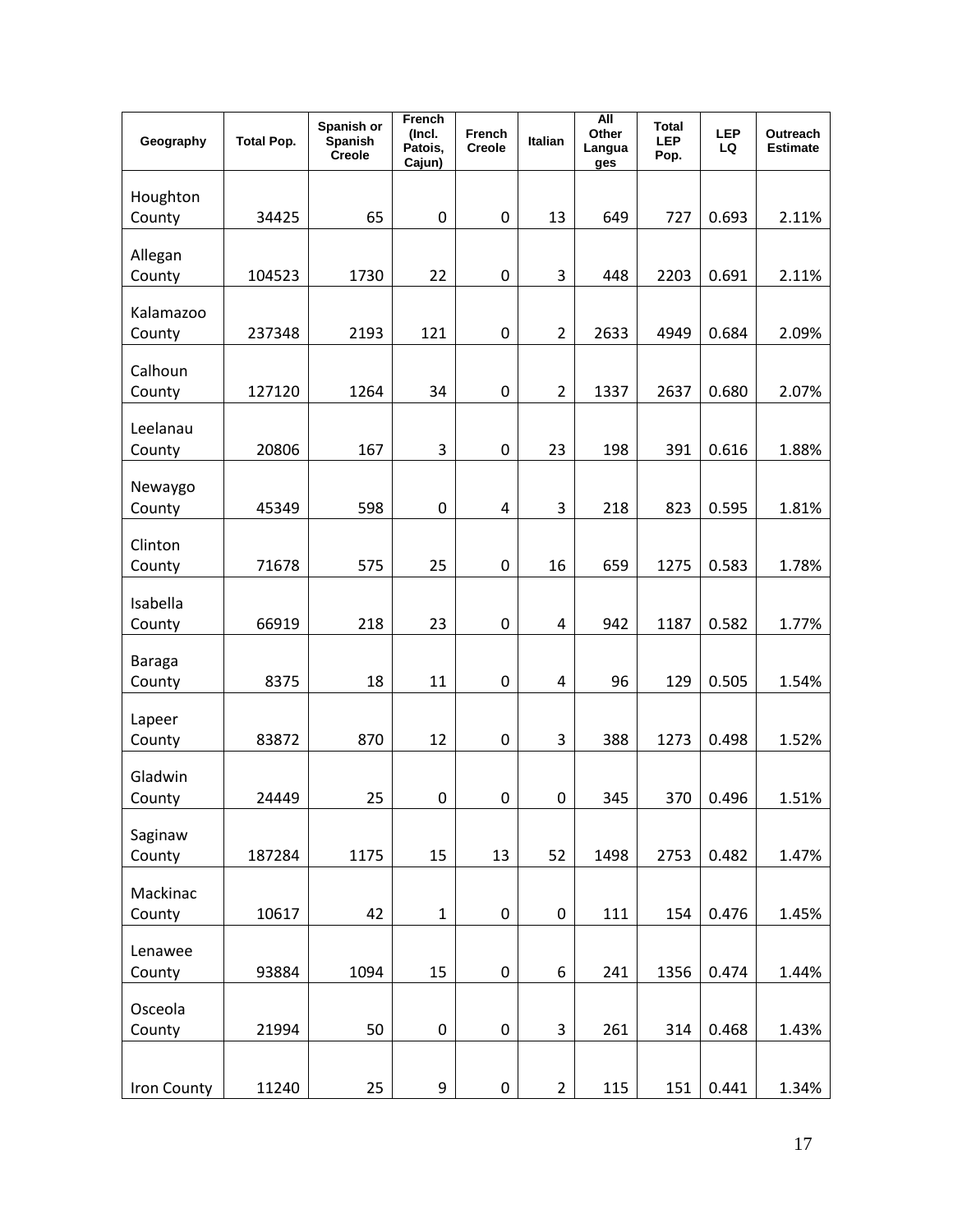| Geography              | <b>Total Pop.</b> | Spanish or<br>Spanish<br>Creole | French<br>(Incl.<br>Patois,<br>Cajun) | <b>French</b><br>Creole | Italian   | <b>All</b><br>Other<br>Langua<br>ges | <b>Total</b><br><b>LEP</b><br>Pop. | <b>LEP</b><br>LQ | Outreach<br><b>Estimate</b> |
|------------------------|-------------------|---------------------------------|---------------------------------------|-------------------------|-----------|--------------------------------------|------------------------------------|------------------|-----------------------------|
| Muskegon<br>County     | 160192            | 1380                            | 44                                    | $\boldsymbol{0}$        | 0         | 720                                  | 2144                               | 0.439            | 1.34%                       |
| Midland<br>County      | 79237             | 192                             | 45                                    | $\boldsymbol{0}$        | 0         | 775                                  | 1012                               | 0.419            | 1.28%                       |
| Montcalm<br>County     | 59502             | 274                             | 13                                    | $\mathbf 0$             | 9         | 463                                  | 759                                | 0.418            | 1.28%                       |
| Clare<br>County        | 29074             | 92                              | 3                                     | $\mathbf 0$             | 4         | 257                                  | 356                                | 0.402            | 1.22%                       |
| Jackson<br>County      | 150835            | 1018                            | 13                                    | $\mathbf 0$             | 27        | 720                                  | 1778                               | 0.387            | 1.18%                       |
| Mecosta<br>County      | 40880             | 135                             | 3                                     | $\boldsymbol{0}$        | 0         | 338                                  | 476                                | 0.382            | 1.16%                       |
| Ionia<br>County        | 59934             | 425                             | 20                                    | $\mathbf 0$             | 0         | 242                                  | 687                                | 0.376            | 1.15%                       |
| Gratiot<br>County      | 39876             | 255                             | $\boldsymbol{0}$                      | $\pmb{0}$               | 0         | 201                                  | 456                                | 0.375            | 1.14%                       |
| Alpena<br>County       | 27973             | 90                              | $\overline{2}$                        | $\mathbf 0$             | 4         | 221                                  | 317                                | 0.372            | 1.13%                       |
| Shiawassee<br>County   | 40264             | 167                             | 0                                     | 0                       | 14        | 274                                  | 455                                | 0.371            | 1.13%                       |
| Chippewa<br>County     | 36822             | 130                             | 38                                    | $\pmb{0}$               | 10        | 231                                  | 409                                | 0.364            | 1.11%                       |
| Ontonagon<br>County    | 6380              | 16                              | $\pmb{0}$                             | $\pmb{0}$               | $\pmb{0}$ | 54                                   | 70                                 | 0.360            | 1.10%                       |
| Presque Isle<br>County | 12751             | 17                              | $\pmb{0}$                             | $\pmb{0}$               | $\pmb{0}$ | 118                                  | 135                                | 0.347            | 1.06%                       |
| Genesee<br>County      | 395118            | 1072                            | 108                                   | 6                       | 48        | 2869                                 | 4103                               | 0.341            | 1.04%                       |
| Sanilac<br>County      | 152930            | 618                             | 21                                    | $\pmb{0}$               | 29        | 892                                  | 1560                               | 0.335            | 1.02%                       |
| Charlevoix<br>County   | 24722             | 97                              | 5                                     | $\pmb{0}$               | 11        | 137                                  | 250                                | 0.332            | 1.01%                       |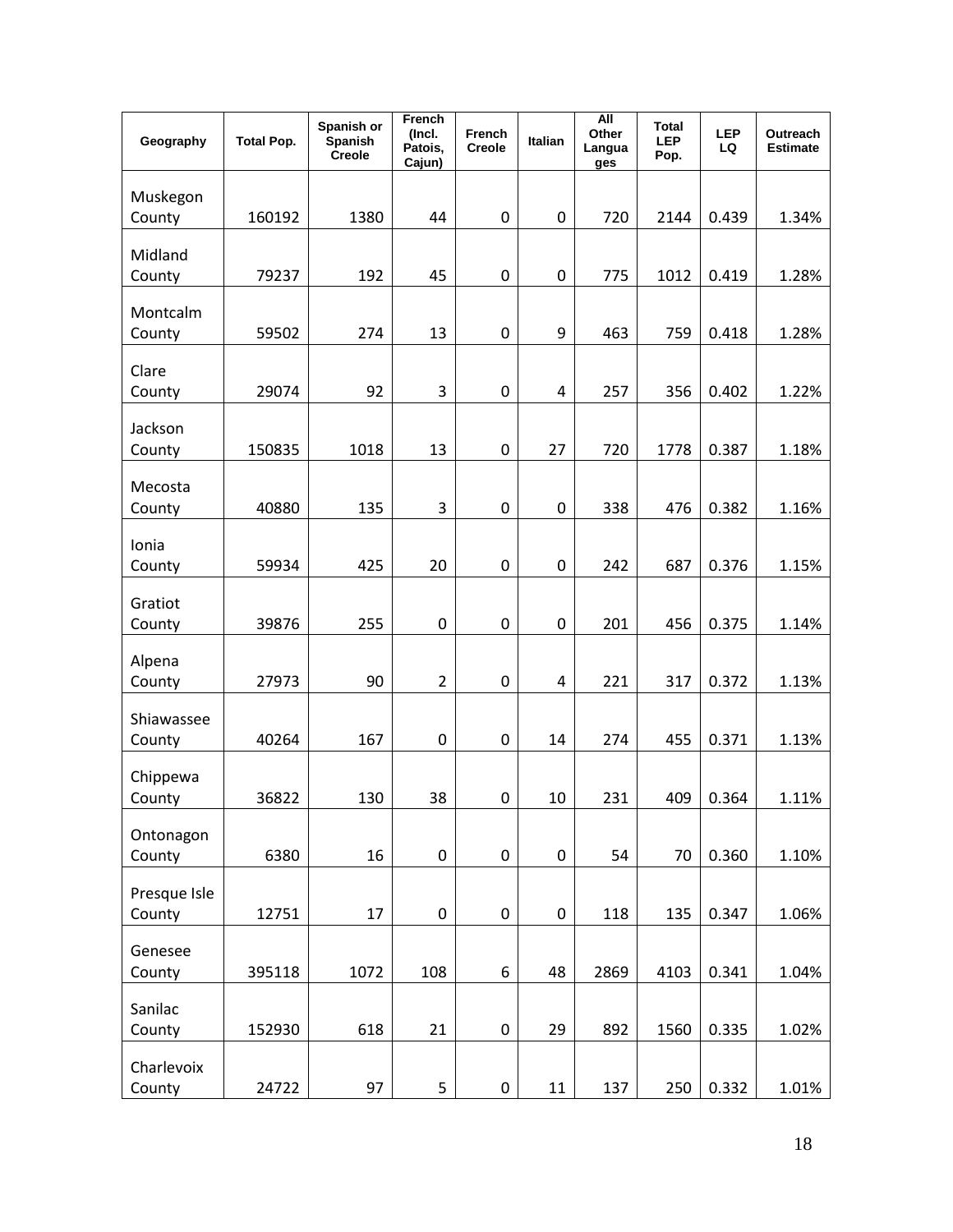| Geography           | <b>Total Pop.</b> | Spanish or<br>Spanish<br>Creole | French<br>(Incl.<br>Patois,<br>Cajun) | French<br>Creole | Italian          | <b>All</b><br>Other<br>Langua<br>ges | <b>Total</b><br><b>LEP</b><br>Pop. | <b>LEP</b><br>LQ | Outreach<br><b>Estimate</b> |
|---------------------|-------------------|---------------------------------|---------------------------------------|------------------|------------------|--------------------------------------|------------------------------------|------------------|-----------------------------|
|                     |                   |                                 |                                       |                  |                  |                                      |                                    |                  |                             |
| Monroe<br>County    | 142962            | 682                             | 86                                    | 0                | 68               | 591                                  | 1427                               | 0.327            | 1.00%                       |
|                     |                   |                                 |                                       |                  |                  |                                      |                                    |                  |                             |
| St. Clair<br>County | 8030              | 22                              | 3                                     | 0                | 0                | 55                                   | 80                                 | 0.327            | 1.00%                       |
|                     |                   |                                 |                                       |                  |                  |                                      |                                    |                  |                             |
| Luce<br>County      | 6247              | 49                              | 0                                     | $\mathbf 0$      | 0                | 11                                   | 60                                 | 0.315            | 0.96%                       |
|                     |                   |                                 |                                       |                  |                  |                                      |                                    |                  |                             |
| Cass County         | 49413             | 190                             | 25                                    | $\mathbf 0$      | 9                | 240                                  | 464                                | 0.308            | 0.94%                       |
| Mason               |                   |                                 |                                       |                  |                  |                                      |                                    |                  |                             |
| County              | 27099             | 167                             | $\mathbf{1}$                          | 0                | $\overline{2}$   | 83                                   | 253                                | 0.306            | 0.93%                       |
|                     |                   |                                 |                                       |                  |                  |                                      |                                    |                  |                             |
| Missaukee<br>County | 14042             | 83                              | 0                                     | 0                | $\pmb{0}$        | 47                                   | 130                                | 0.304            | 0.93%                       |
| Grand               |                   |                                 |                                       |                  |                  |                                      |                                    |                  |                             |
| <b>Traverse</b>     |                   |                                 |                                       |                  |                  |                                      |                                    |                  |                             |
| County              | 83295             | 317                             | 23                                    | $\mathbf 0$      | 4                | 427                                  | 771                                | 0.304            | 0.93%                       |
| Antrim              |                   |                                 |                                       |                  |                  |                                      |                                    |                  |                             |
| County              | 22378             | 126                             | 10                                    | 0                | $\boldsymbol{0}$ | 68                                   | 204                                | 0.299            | 0.91%                       |
| Menominee           |                   |                                 |                                       |                  |                  |                                      |                                    |                  |                             |
| County              | 22812             | 85                              | 26                                    | 0                | $\pmb{0}$        | 89                                   | 200                                | 0.288            | 0.88%                       |
| Benzie              |                   |                                 |                                       |                  |                  |                                      |                                    |                  |                             |
| County              | 16630             | 78                              | 12                                    | 0                | $\boldsymbol{0}$ | 53                                   | 143                                | 0.282            | 0.86%                       |
| Livingston          |                   |                                 |                                       |                  |                  |                                      |                                    |                  |                             |
| County              | 172724            | 678                             | 32                                    | 0                | 52               | 713                                  | 1475                               | 0.280            | 0.85%                       |
| Marquette           |                   |                                 |                                       |                  |                  |                                      |                                    |                  |                             |
| County              | 63948             | 89                              | 63                                    | $\pmb{0}$        | 16               | 338                                  | 506                                | 0.259            | 0.79%                       |
| Wexford             |                   |                                 |                                       |                  |                  |                                      |                                    |                  |                             |
| County              | 30527             | 51                              | 11                                    | $\pmb{0}$        | $\pmb{0}$        | 179                                  | 241                                | 0.259            | 0.79%                       |
| Barry               |                   |                                 |                                       |                  |                  |                                      |                                    |                  |                             |
| County              | 55800             | 337                             | $\overline{2}$                        | $\pmb{0}$        | 23               | 78                                   | 440                                | 0.259            | 0.79%                       |
|                     |                   |                                 |                                       |                  |                  |                                      |                                    |                  |                             |
| <b>Bay County</b>   | 101287            | 282                             | 47                                    | $\pmb{0}$        | $\pmb{0}$        | 462                                  | 791                                | 0.256            | 0.78%                       |
| Huron               |                   |                                 |                                       |                  |                  |                                      |                                    |                  |                             |
| County              | 31234             | 94                              | 3                                     | $\pmb{0}$        | 29               | 114                                  | 240                                | 0.252            | 0.77%                       |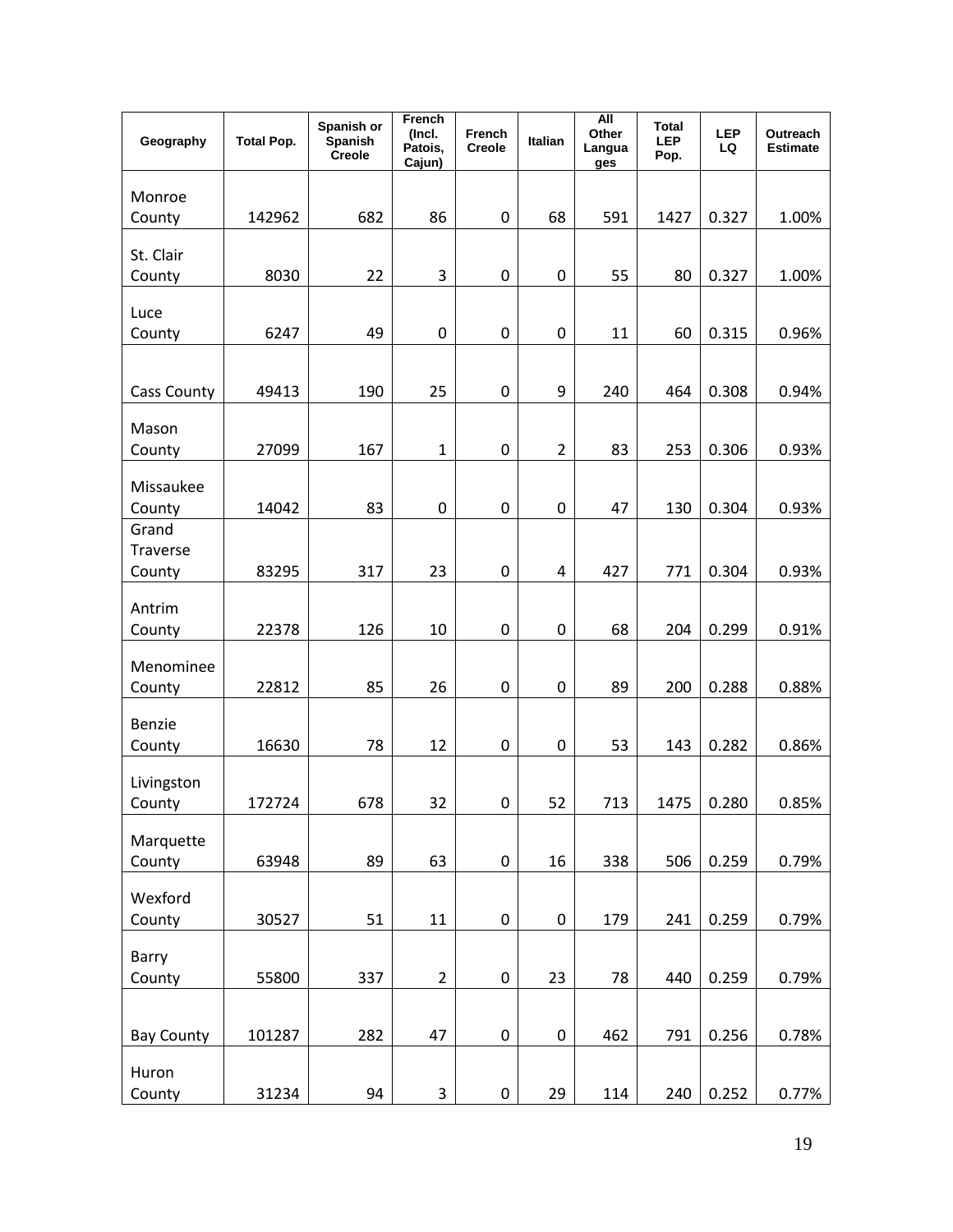| Geography            | <b>Total Pop.</b> | Spanish or<br>Spanish<br>Creole | French<br>(Incl.<br>Patois,<br>Cajun) | French<br>Creole | Italian          | <b>All</b><br>Other<br>Langua<br>ges | <b>Total</b><br><b>LEP</b><br>Pop. | <b>LEP</b><br>LQ | Outreach<br><b>Estimate</b> |
|----------------------|-------------------|---------------------------------|---------------------------------------|------------------|------------------|--------------------------------------|------------------------------------|------------------|-----------------------------|
| Hillsdale            |                   |                                 |                                       |                  |                  |                                      |                                    |                  |                             |
| County               | 43765             | 82                              | 6                                     | 0                | $\pmb{0}$        | 221                                  | 309                                | 0.232            | 0.71%                       |
| Arenac               |                   |                                 |                                       |                  |                  |                                      |                                    |                  |                             |
| County               | 15050             | 82                              | 3                                     | 0                | 0                | 19                                   | 104                                | 0.227            | 0.69%                       |
| Emmet                |                   |                                 |                                       |                  |                  |                                      |                                    |                  |                             |
| County               | 31217             | 46                              | 4                                     | $\mathbf 0$      | $\pmb{0}$        | 160                                  | 210                                | 0.221            | 0.67%                       |
| Roscommo<br>n County | 23333             | 66                              | $\mathbf 0$                           | $\mathbf 0$      | 22               | 66                                   | 154                                | 0.216            | 0.66%                       |
|                      |                   |                                 |                                       |                  |                  |                                      |                                    |                  |                             |
| Gogebic<br>County    | 15466             | 19                              | 10                                    | $\mathbf 0$      | 27               | 43                                   | 99                                 | 0.210            | 0.64%                       |
| Tuscola              |                   |                                 |                                       |                  |                  |                                      |                                    |                  |                             |
| County               | 52237             | 216                             | 5                                     | $\mathbf 0$      | 4                | 109                                  | 334                                | 0.210            | 0.64%                       |
| Keweenaw             |                   |                                 |                                       |                  |                  |                                      |                                    |                  |                             |
| County               | 2084              | 3                               | 0                                     | $\mathbf 0$      | $\mathbf{1}$     | 9                                    | 13                                 | 0.205            | 0.62%                       |
| Otsego               |                   |                                 |                                       |                  |                  |                                      |                                    |                  |                             |
| County               | 22776             | 30                              | 4                                     | 0                | $\boldsymbol{0}$ | 105                                  | 139                                | 0.200            | 0.61%                       |
| St. Joseph           |                   |                                 |                                       |                  |                  |                                      |                                    |                  |                             |
| County               | 66152             | 149                             | 3                                     | 0                | 23               | 224                                  | 399                                | 0.198            | 0.60%                       |
| Alger                |                   |                                 |                                       |                  |                  |                                      |                                    |                  |                             |
| County               | 9173              | 13                              | 0                                     | 0                | 0                | 41                                   | 54                                 | 0.193            | 0.59%                       |
| Delta                |                   |                                 |                                       |                  |                  |                                      |                                    |                  |                             |
| County               | 35012             | 82                              | 4                                     | $\mathbf 0$      | $\pmb{0}$        | 117                                  | 203                                | 0.190            | 0.58%                       |
| Alcona               |                   |                                 |                                       |                  |                  |                                      |                                    |                  |                             |
| County               | 10461             | 24                              | 6                                     | $\pmb{0}$        | $\pmb{0}$        | 30                                   | 60                                 | 0.188            | 0.57%                       |
| losco                |                   |                                 |                                       |                  |                  |                                      |                                    |                  |                             |
| County               | 24670             | 47                              | $\boldsymbol{0}$                      | $\pmb{0}$        | $\pmb{0}$        | 81                                   | 128                                | 0.170            | 0.52%                       |
| Ogemaw               |                   |                                 |                                       |                  |                  |                                      |                                    |                  |                             |
| County               | 20505             | 39                              | $\boldsymbol{0}$                      | $\pmb{0}$        | $\pmb{0}$        | 66                                   | 105                                | 0.168            | 0.51%                       |
| Lake                 |                   |                                 |                                       |                  |                  |                                      |                                    |                  |                             |
| County               | 11006             | 54                              | $\pmb{0}$                             | $\pmb{0}$        | $\pmb{0}$        | $\pmb{0}$                            | 54                                 | 0.161            | 0.49%                       |
| Manistee             |                   |                                 |                                       |                  |                  |                                      |                                    |                  |                             |
| County               | 23598             | 57                              | $\pmb{0}$                             | $\boldsymbol{0}$ | $\pmb{0}$        | 55                                   | 112                                | 0.156            | 0.47%                       |